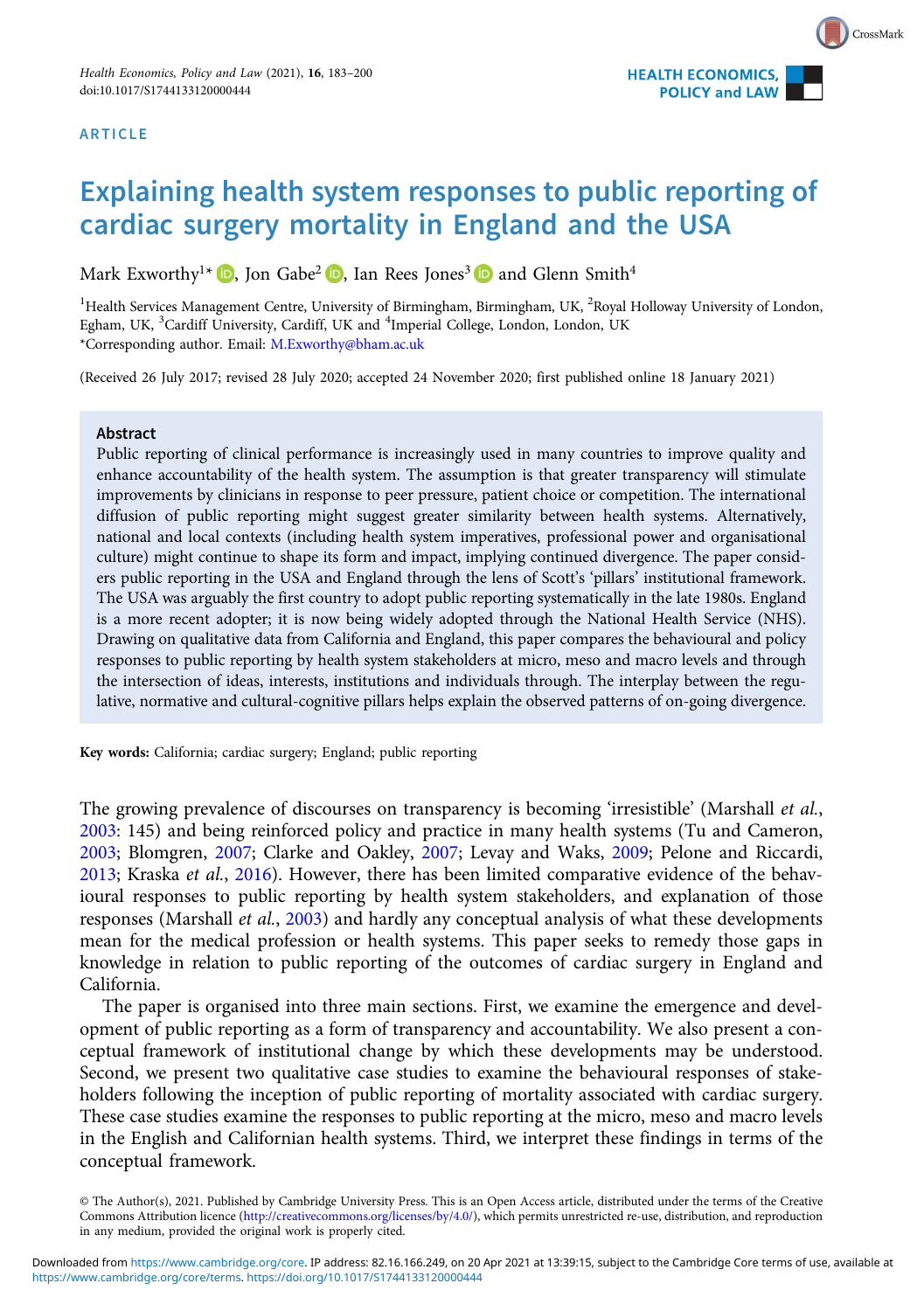# 1. Understanding public reporting in context

In the past two decades, transparency and openness have become commonplace features of most health systems. Arguably, the prime example of transparency in health systems is the public reporting of (medical or surgical) performance. The dissemination of process and/or outcome measures to the public *via* the internet represents a major shift for health system policy-makers, the staff that work in them and the patients treated by them. This paper examines the responses by surgeons, health care executives and policy-makers to public reporting in England and California. (Patient perspectives are not included in this study.)

Underlying the emergence of public reporting in health systems is a series of socio-political and cultural changes (Exworthy et al., [2010\)](#page-15-0). First, trust in medical professionals (and the wider health system) has been undermined by a series of 'scandals' which have often revolved around the way in which (medical) performance is managed, usually by their peers (Scott and Ward, [2006](#page-17-0); Calnan and Rowe, [2008;](#page-15-0) Timmermans and Oh, [2010](#page-17-0); Dixon-Woods et al., [2011\)](#page-15-0). As a result, doctors in many health systems are no longer in sole charge of determining standards of (their) performance, monitoring those standards and taking action to remedy 'poor' or reward 'good' practice.

Second, advances in information technology have fostered the emergence of public reporting. The ability to accumulate, store and disseminate comparative data to public audiences has enabled medical practice to become auditable and comparable (Power, [1997;](#page-16-0) Waring and Currie, [2009;](#page-17-0) Jeacle and Carter, [2011\)](#page-16-0).

Third, the advent of 'new public management' (in many health systems) has instituted new forms of accountability and effectiveness, which are often promulgated by clinical hybrid managers (Lynn, [1998;](#page-16-0) Llewellyn, [2001\)](#page-16-0). Neo-liberal policies of 'consumer' choice and competition have placed greater emphasis on market-based approaches in health systems (Davis et al., [1995\)](#page-15-0). Both choice and competition have had limited impacts but have challenged professional ownership of medical performance (Greener, [2003;](#page-15-0) Bevan et al., [2019\)](#page-14-0). Cost containment has also been implicit in discourses of new public management and so public reporting has been framed, to some extent, by this. Often, this has been described as a search for better value health care (Gray, [2011](#page-15-0)).

Fourth, the growth of a consumerist culture has 'encouraged patients to become proactive and informed about the choices they make regarding their health by accessing independent knowl-edge' (Gabe et al., [2012;](#page-15-0) also Roberts, [1999](#page-16-0)).

Collectively, these changes have made transparency a normative doctrine in health systems; stakeholders 'must' claim the need for greater transparency as if being against it would be morally corrupt (Hood, [2007;](#page-16-0) Meijer, [2009](#page-16-0)). This is despite questions about its definition, implementation and consequences. For example, clinicians could manipulate the data and/or their behaviour if incentives become too explicit (Smith, [1995\)](#page-17-0). Similarly, the surfeit of (often, esoteric) information might also constrain patients in their health care decision-making (Tsoukas, [1997;](#page-17-0) Strathern, [2000\)](#page-17-0). Therefore, public reporting may not necessarily lead to 'improvements' (Pawson, [2002\)](#page-16-0).

The advent of public reporting has been enabled by these developments but, for it to be effective at improving performance, it requires the presence of key factors, namely the widespread availability of information on a regular basis and the clear presentation of performance rankings (Hibbard, [2008](#page-16-0); Bevan et al., [2019\)](#page-14-0). This 'programme theory' of public reporting thus relies on four stages: identification, naming, sanction and recipient response (Pawson, [2002](#page-16-0); Exworthy et al., [2010](#page-15-0)). However, each has potential unintended consequences which might subvert the overall effectiveness of public reporting: culprit misidentification, dissemination dissimulation, sanction misapplication and unintended outcome.

The origins of contemporary public reporting in health care can be traced back to develop-ments in Pennsylvania and New York states in the 1980s (Chassin, [2002;](#page-15-0) Hussey et al., [2014\)](#page-16-0). California represents a particularly advanced example of public reporting in the USA (compared to other states), having been in operation for over two decades. The diffusion and transfer of this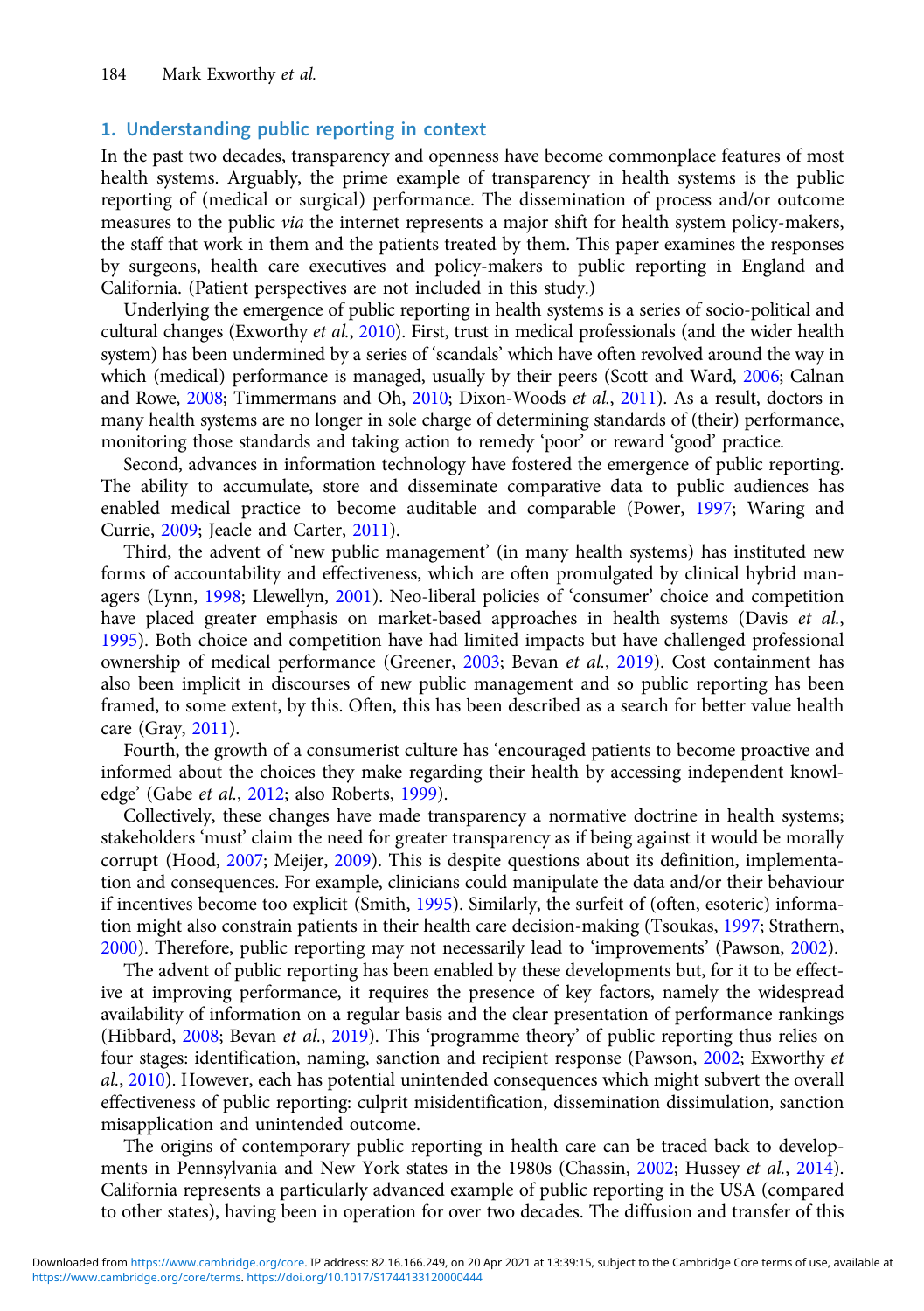policy within the USA and to other countries took place during the 1990s and 2000s (Dolowitz et al., [1999](#page-15-0)). For example, in recent decades, the English health system has become more attuned to US health policy developments including public reporting (Marshall et al., [2000;](#page-16-0) Walshe, [2001](#page-17-0); Ham, [2005](#page-15-0); Exworthy. and Freeman, [2009](#page-15-0); Oliver and Brown, [2011\)](#page-16-0). There has been a notable focus on comparisons between the UK and the USA (e.g. Ham, [2005](#page-15-0); Exworthy et al., [2006](#page-15-0); Exworthy and Freeman, [2009;](#page-15-0) Oliver and Brown, [2011;](#page-16-0) Bevan and Fasolo, [2013](#page-14-0)) and spe-cifically, England and California (e.g. Feachem et al., [2002](#page-15-0)). (The English reference here is deliberate since greater divergence has been apparent in the devolved nations of the UK (Greer, [2008](#page-15-0); Sanderson et al., [2013](#page-17-0)).) By contrast, Scotland was an early pioneer of public reporting in the UK (Mannion and Goddard, [2003](#page-16-0); Marshall *et al.*, 2003).

It is significant that cardiac surgery has been at the forefront of public reporting initiatives in the USA and UK. Some see it as a highly prestigious specialty of medicine (Katz, [1998](#page-16-0); Creed et al., [2010\)](#page-15-0) and yet is also open to greater measurability (compared to other specialties) (Harrison, [2002\)](#page-16-0).

Descriptive accounts of public reporting are valuable but they also need to be explained conceptually. The case of cardiac surgery might be comparable but the framing and implementation of public reporting needs to be understood better, both now and in the future for other health systems. Here, we seek to do that by hypothesising whether two contrasting case studies might be converging towards a generic model of public reporting or diverging along separate lines. Convergence would indicate a form institutional isomorphism (Beckert, [2010\)](#page-14-0) whereas divergence would point towards path dependency (Greener, [2005](#page-15-0)); a useful way to interpret this in terms of Scott's [\(2008\)](#page-17-0) institutional pillars. This approach is consistent with wider institutional theory which posits institutions as the array of interests and ideas, norms and practices as well as formal structures and rules (Alvesson and Spicer, [2019](#page-14-0)). Scott's notion of institutional pillars is insightful as it argues that institutions comprise regulative, normative and cultural-cognitive elements, which Scott termed 'pillars' (Checkland et al., [2012;](#page-15-0) Muzio et al., [2013;](#page-16-0) Brunton, [2017](#page-15-0)). The pillars are not mutually exclusive; they interact together so that each shapes and is shaped by the behaviours by individuals and groups, at different institutional levels – at the clinical–patient interface, at organisational levels and at policy/institutional levels. The pillars are thus useful heuristic devices, transcending institutional boundaries. The regulative pillar refers to the espoused rules and sanctions of the institution, as pronounced in policy documents or legislation. The normative pillar comprises the standards and principles of institutional practices; this implies the expected duties and obligations of (say) surgeons in conducting their clinical practice. The cultural-cognitive pillar addresses the deeply seated assumptions and beliefs underlying actions; such 'symbolic systems' of the profession might, for example, confer reputational effect on public reporting (Shekelle et al., [2008\)](#page-17-0). This framework can explain institutional patterns of change, especially those which are often portrayed as clashes between dominant and challenging logics, such as managerialism and professionalism (Ocasio et al., [2017](#page-16-0)). These pillars have the advantage of transcending the macro–meso–micro levels. They also help in comparative analyses.

# 2. Methods

The behavioural and policy responses to public reporting (in the form of mortality rates associated with individual named surgeons) are now examined empirically, drawing on data collected at the micro, meso and macro levels in the context of California and England. (This replicates Adler and Kwon's [\(2013\)](#page-14-0) distinction between individual, organisation and institution, as well as the inter-connected nature of Scott's 'pillars' framework.) The micro level refers to surgeons' views and behaviour (Hannan et al., [1997;](#page-16-0) Barr et al., [2008\)](#page-14-0); hospitals which provided cardiac surgery were either large, multi-specialty centres or (smaller) units dedicated to surgery. The meso level to managerial decision-making processes (Dranove et al., [2003\)](#page-15-0); and the macro level to the external regulatory and policy environment (Gabe et al., [2012](#page-15-0)). This multi-level approach helps gauge the degree of enrolment and resistance to public reporting among surgeons,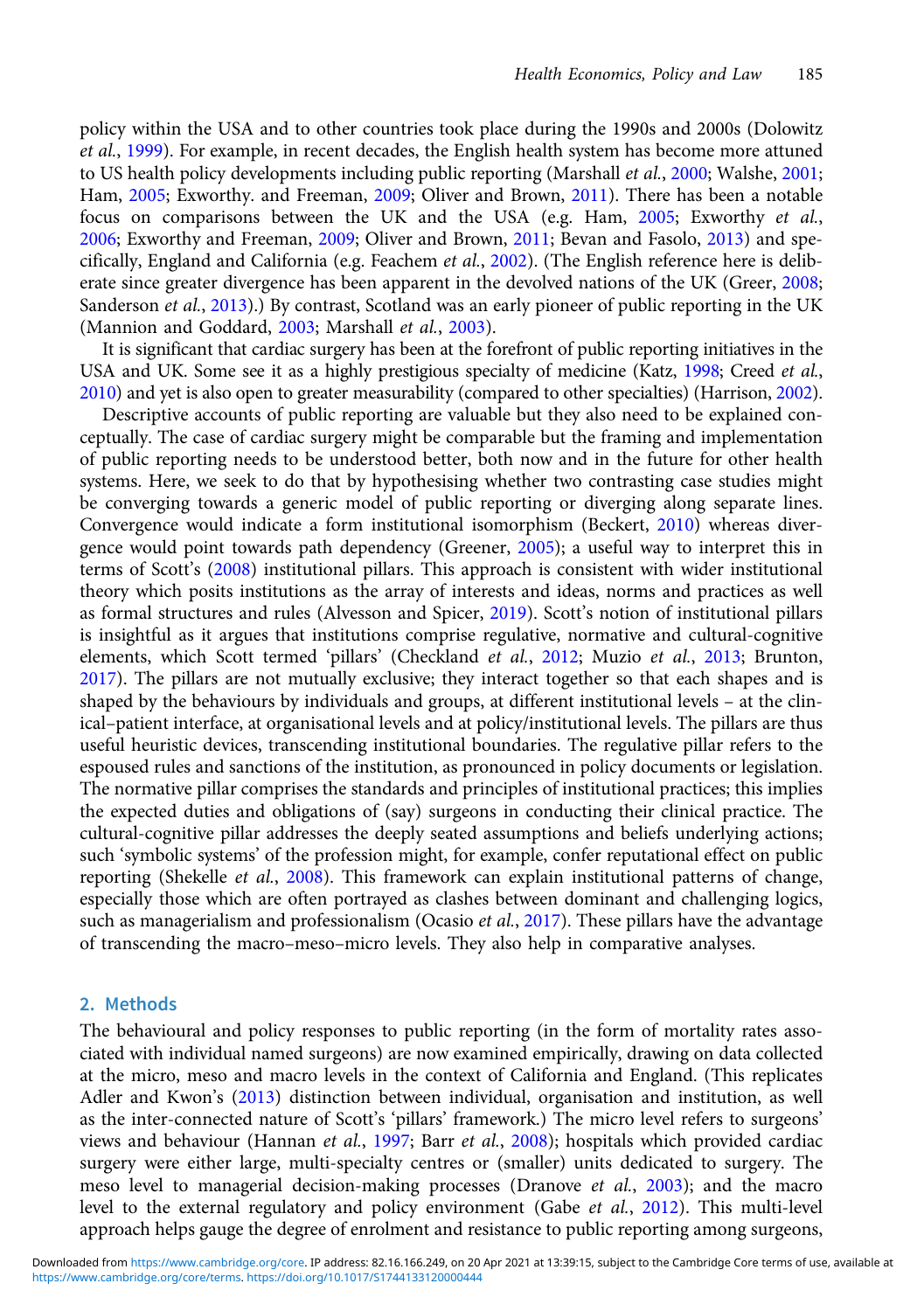health care executives and health policy-makers, as well as the interactions between different levels and stakeholders in the health system. (Other studies have considered the impact of public reporting on outcomes; e.g. Bridgewater et al., [2007;](#page-14-0) Behrendt, and Groene, [2016.](#page-14-0))

Two separate studies were conducted to investigate the responses to public reporting amongst institutional agents, their use of the data and consequences. The micro level of the English study involved one hospital and its local organisational and managerial setting (meso). The macro level comprised of the external regulatory and policy environment which would affect all similar hospitals. Data collection entailed (16) interviews with senior and junior surgeons, data analysts, (hospital and purchaser) managers, regulators and policy-makers (some of whom were surgeons). The interview sample was selected by virtues of their position, role and/or involvement in public reporting; this was identified by the head of surgery department (as a key informant), documentary evidence and observation. (Additionally, the English case study comprised of participant observation of surgeons in (10) morbidity and mortality (M&M) meetings and in daily practice (over 2 days); given the comparative aspect of this paper, these data are not used here.) The USA study undertook a similar approach albeit in one state (California). It is hard to generalise across the diversity of the USA but California has previously proven to be a useful comparator of the UK or England (e.g. McDonald and Roland, [2009](#page-16-0); Hussey et al., [2014](#page-16-0)). At the micro and meso levels, (10) interviews were held with practising surgeons in two hospitals, data analysts at the state level, regional purchasers and health service researchers. These individuals were identified with the aid of an academic researcher based in California, and documentary evidence. The two hospitals were selected because of the contrasting organisational status; one comprised of a large health plan and the other was an independent organisation. The macro level was different in that federal health policy has a different resonance in each state; therefore, macro level interviews were not undertaken. Instead, corroborative evidence from policy documentation and published research was garnered. Interviews in both case studies involved similar questions (Boxes [1](#page-4-0) and [2\)](#page-5-0); interview were semi-structured, allowing supplementary questions to probe answers in more depth. Interview questions were derived from a programme theory of public reporting (Exworthy et al., [2010](#page-15-0)), which sought to identify behavioural responses in terms of how public reporting should and does work in practice as well as the consequences (intended and otherwise) for different stakeholders. These formed the *a priori* themes for subsequent analysis.

In both studies, patients were not included in the data collection because the focus of enquiry was upon professional and institutional responses to public reporting. Also, the resources available to both studies precluded the inclusion of patients. Even though evidence suggests a limited use of public reporting data by patients (Marshall et al., [2003;](#page-16-0) Fung et al., [2008\)](#page-15-0), patient perspectives remain significant because they are liable to change in light of IT advances, previous patient behaviour and health system incentives. They are, however, beyond the scope of this paper.

All interviews (except for one) were audio-recorded (with permission) and transcribed. Interviews lasted 45–75 min. Contemporaneous, observational field notes were written in full. Analysis of interview transcripts and observational field notes was undertaken in a similar way for both studies; this involved researchers reading and coding transcripts initially before their widespread application. As the English case study was conducted before the Californian one (and despite the contextual differences), there were fewer discrepancies in the coding process for the latter. A software programme was not used to analyse transcripts given the relatively small sample size. The 'framework' approach guided the data search for commonalities and differences, thus identifying themes within and between different levels (Ritchie and Spencer, [1994](#page-16-0); Gale et al., [2013](#page-15-0)). We drew descriptive inferences based on a priori and emergent themes before applying them to Scott's conceptual perspective. In what follows, we present our findings in terms of micro, meso and macro levels, each with sub-themes. Interviewee names have been anonymised.

A number of limitations are manifest in this comparative study. First, the complexity of the study (viz. two case studies, three levels of empirical data) militates against a more extensive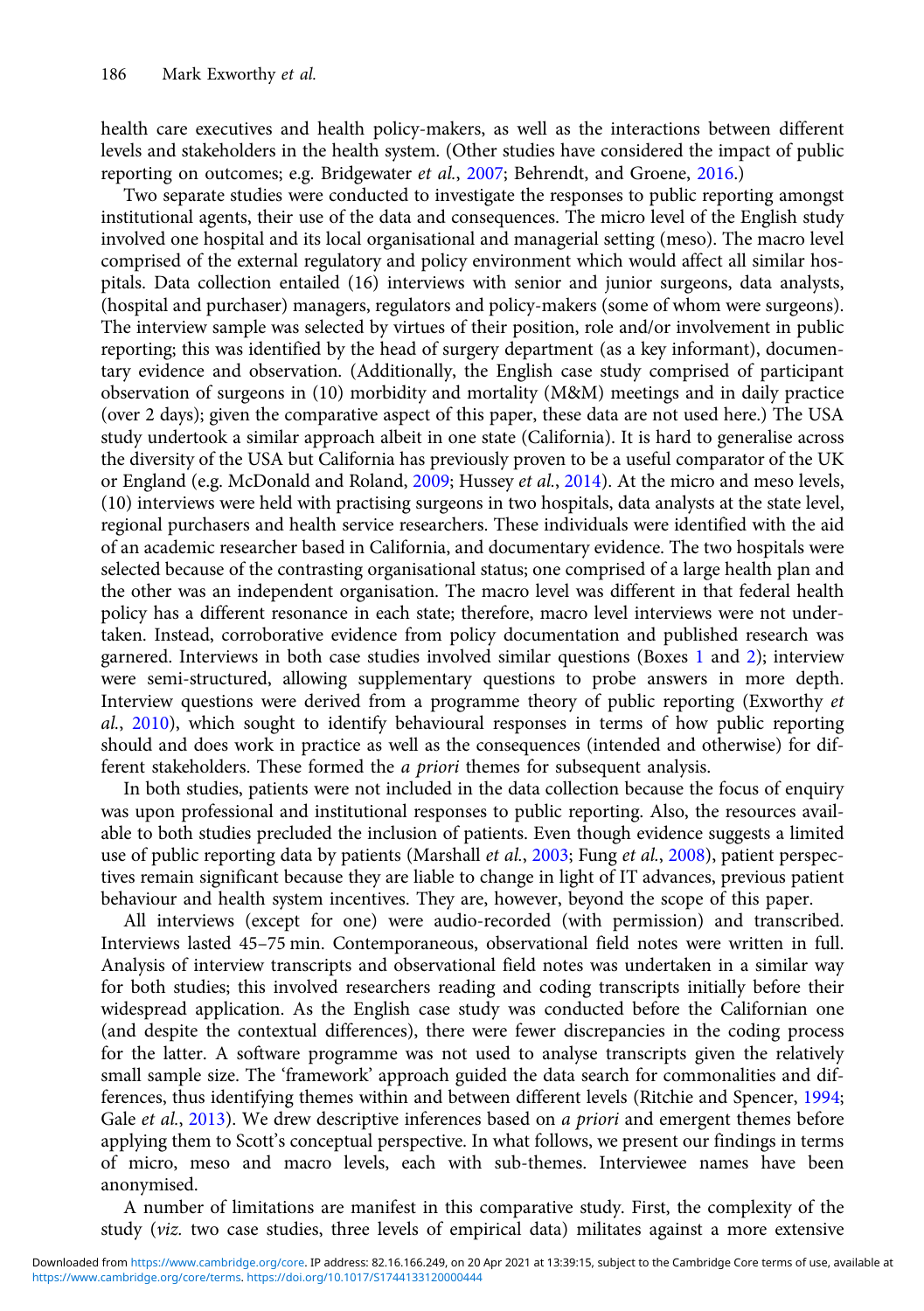<span id="page-4-0"></span>Box 1. Interview schedule for California participants

- 1. Describe your job in relation to California Coronary Artery Bypass Graft Outcomes Reporting Program (CCORP)
- 2. What would you describe as the key aspects of CCORP which have been instrumental in its uptake by clinicians and organisations?
- 3. Would you like to see CCORP changed?
- Expanded, eliminated, refocused, new measures
- 4. How are your analyses of CCORP data being used beyond public reporting?
- E.g. Pay-for-performance, quality improvement, health plan designation of cardiac centres of excellence.
- 5. What other strategies are being used to manage surgical performance and improve it?
- 6. What might CCORP have achieved in the next 2 to 5 years?
- 7. Have you (or your organisation) encountered resistance by clinicians or hospitals to report data?
- 8. What have been the unintended consequences from CCORP?
- 9. What has been the impact of CCORP upon surgeons in training?

account within the scope of the journal. Second, a longitudinal study would have helped to gauge the ways in which public reporting has evolved. Some data offer a corroborative perspective but this is inevitably partial. Third, a more extensive data collection could have given a more rounded assessment. More staff (e.g. nurses) and patients could have been interviewed but the focus of both case studies was on the changing nature of medical professionalism. More observational data would also have provided more depth of insight. These factors illustrate the limitations of the study and also highlight areas of future research.

# 3. Results

#### 3.1 Micro level

In both studies, some surgeons opposed the ways in which surgery is measured and data were attributed to named individual surgeons. Initially, they did so in a mix of passive and active resistance, especially where individual/organisational reputation was at stake; this has become more muted over time. In England, all respondents noted that some surgeons remained resistant to public reporting although others surgeons were more accepting, as illustrated by Derek and Ralph.

'There are quite a few dissenting voices yeah, quite a few, the laggards for want of a better word, decent people…' (Derek, surgeon and regulator, England).

'There's also an aspect to which having the results published has been cathartic and we've done it, we've been there, you know. Any fall out has happened, we've done it over a number of years now and I think people are quite relaxed about it' (Ralph, surgeon, England).

Public reporting had even prompted resistance in the form of resignations from the surgeons' professional body.

'This whole issue has been quite controversial and in some areas, some members have actually resigned from the Society' (Larry, surgeon and professional leader, England).

Similar resistance and resentment to public reporting were also apparent in California.

'Surgeons have been resistant to measurement' (Arthur, researcher, California).

Resistance concerned the unit of analysis in both forms of public reporting. Naming of individual surgeons within specific hospitals, it was argued, gave misleading inferences about team-based care.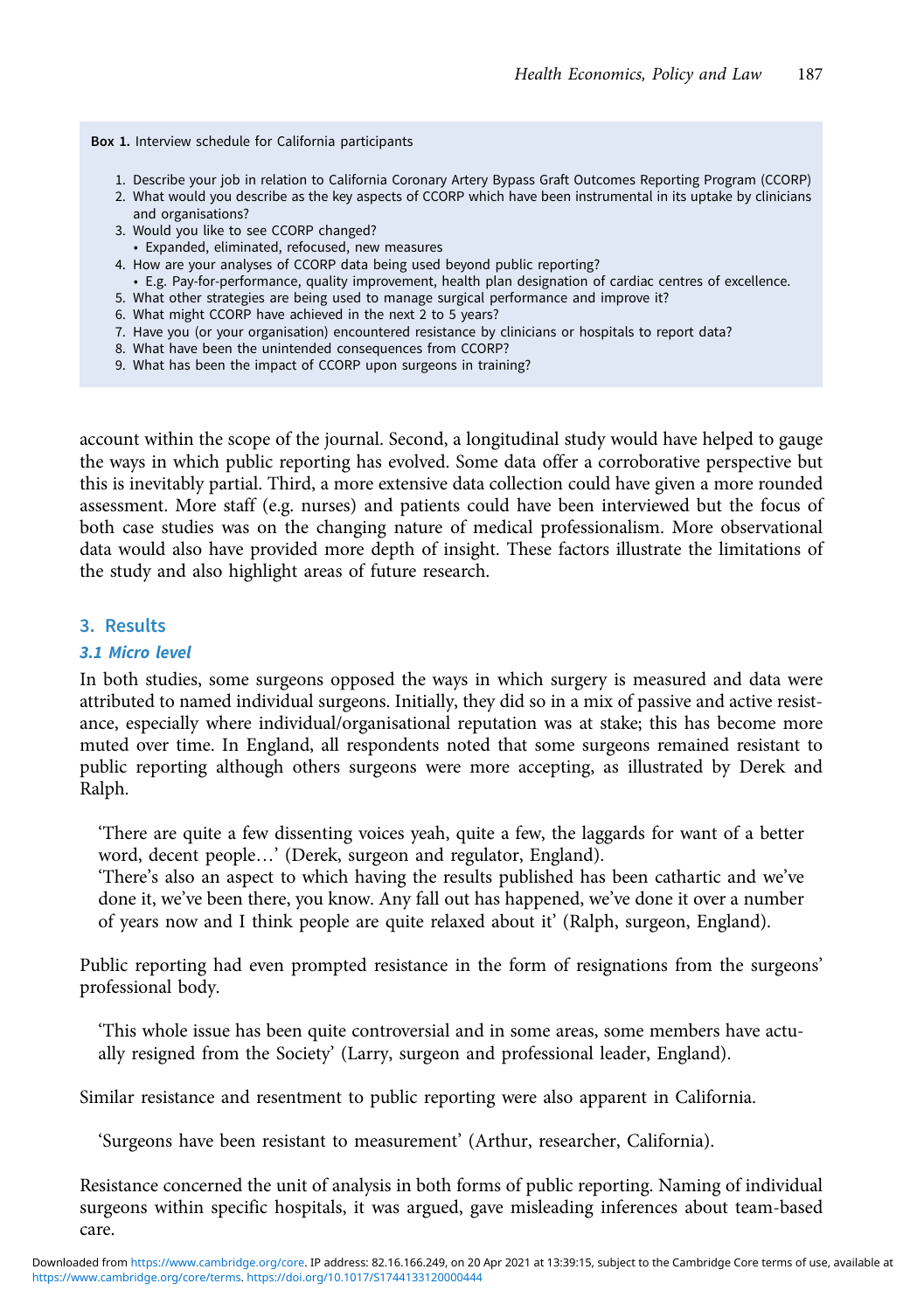<span id="page-5-0"></span>Box 2. Interview schedule for England participants

- 1. How was poor surgical performance monitored before (personally and within the profession, their experience)?
- 2. What has been your role in implementing public reporting (locally/nationally)?
- 3. What discussions with colleagues took place locally about public reporting?
- 4. What were staff concerns about implementing public reporting?
- 5. Has there been any resistance to public reporting?
- 6. What has been the impact of public reporting upon relationships with staff, with managers, with external agencies?
- 7. How has public reporting affected surgical work?

'There's a lot of push-back [by surgeons to public reporting] which we are philosophically sympathetic to because if you really believe in team care and integrated care and co-ordination – all that stuff, picking individual physician as a unit of analysis is kind of silly' (Daniel, purchaser, California).

However, Californian respondents thought practicing surgeons had become more accepting of public reporting over time. This might be gauged by the falling numbers of appeals made to the state-wide body overseeing the public reporting.

'So we've been through it [appeals by surgeons] three times and it's [numbers appealing] gone down each time. The first time we probably had about in the twenties. We learned a lot. People were appealing things that it affected their ratings … and the next time it was less and then this last time which was two years ago, we just had a handful' (Hannah, data analyst, California).

A central concern at the micro level was whether public reporting was voluntary or mandatory. Public reporting schemes have mostly shifted from voluntary to mandatory disclosure. In California, public reporting (California Mortality Reporting Program; CMRP) was initially voluntary at the hospital level (Parker and Damberg, [2005](#page-16-0)).

'About 25 to 30% of hospitals did not participate but this was largely because they were not STS [Society for Thoracic Surgeons] members and did not have to computer software to enable them to report mortality data' (Jack, data analyst, California).

However, by 2005 report, non-participation was 36% (Parker and Damberg, [2005:](#page-16-0) 3). In the early-mid 2000s, coronary artery bypass graft (CABG) reporting in California became compulsory (California CABG Outcomes Reporting Program; CCORP) with the passage of legislation (Senate Bill 898 in 2001) (Lee and Carlisle quoted in Parker and Damberg, [2005](#page-16-0): v). The concern that public reporting would be mandated (and thus introduce greater regulation of surgeons) had been recognised at the outset.

'I know when I was in New York, in the mid '80s going to early '90s that the whole discussion was even the validity of a database, the participation of a database and one of the main attacks on having this database that it would be eventually used as a policing' (Henry, surgeon, California).

In England, voluntary participation has been prized by the surgical specialty which secured surgeons' participation as public reporting moved from an internal educational exercise to external audiences (Exworthy, [1998;](#page-15-0) Keogh et al., [2004\)](#page-16-0). According to two English respondents, about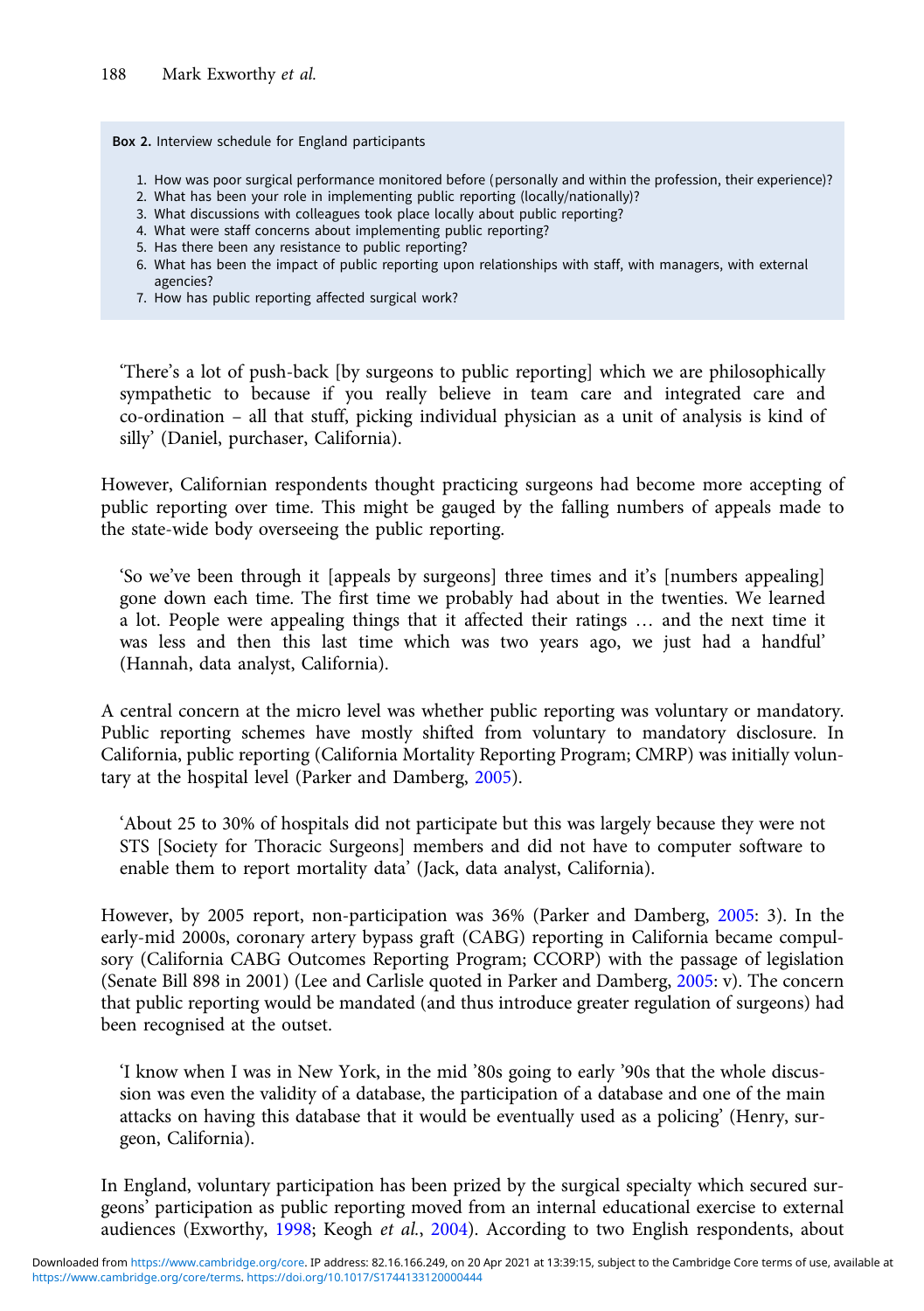one-sixth of cardiac surgeons did not disclose their mortality rates in the 2000s. Indeed, as one English respondent commented:

'[The regulator] never ever said that publication of individual surgeon's results should be mandatory' (Barry, surgeon and policy-maker, England).

The fear expressed by most English surgeons was that reporting would become mandatory and linked to more explicit control of their practice, with a loss of clinical autonomy.

'I think these things [public reporting] are very good when used internally and professionally. However, when these figures go in the so-called public domain, I think this is where I feel a little bit uncomfortable with, because then… the data needs a lot of knowledge to interpret it, to understand it' (Tim, junior surgeon, England).

By 2013, the re-launch of public reporting in 10 specialties referred to a high(er) degree of participation in England. Regarding this initiative, Bridgewater ([2013](#page-14-0)) cites legal advice, indicating that individual results should not be published without individual surgeons' consent. However, he claims that data about non-participating doctors will be relayed to local executives and purchasers but not to the public. He, nonetheless, reassures that consent rates are 'more than 96%'; hence, non-participation appeared to have to fallen to 4%.

The use of publicly reported data by patients in their decision-making varied by circumstance and context between England and California. In both case studies, surgeons commonly stated that patients did not use the data.

'My experience is that very few patients tend to come and want to discuss the results or discuss the stuff on the website' (Rupert, surgeon, England).

'Public reporting has not, in my mind in the last 5 years, has not really affected patient behavior and it hasn't really affected cardiology referring. …Over the last 5 years,… one of the things that we worried about… is that when we share this data, patients aren't going to come and see me. That's not borne out. Cardiologists don't see this data. I mean they see it but send the patient. Their human behavior is that they know that the high risk and they continue to send [patients] to you' (Henry, surgeon, California).

These views corroborate the conclusions of Marshall *et al.* [\(2003\)](#page-16-0) and Shekelle *et al.* [\(2008](#page-17-0)) in reviews of extant evidence, mainly from the USA. (This would also explain the apparent 'failure' of naming and shaming schemes in England; Bevan et al., [2019](#page-14-0).) However, the reasons diverge. The English policy of 'patient choice' (which encouraged patients to select between 'competing' hospitals) had a mixed uptake (Greener, [2003](#page-15-0); Fotaki, [2006](#page-15-0)). Moreover, cardiac surgery is a tertiary service and requires referral from a cardiologist, so patient choice is less relevant (and another reason for their exclusion from this study). In California, patients' decision-making is heavily mediated by the institutional rules of their health insurers. Jerry described one patient from a nearby town who wanted to be treated at his facility.

'Their insurance won't pay for it. So the people are trapped by their insurances much more so in the State of California than any other state. So a great example is [the town's] hospital that has a very low [volume of patients]…and even if they wanted to leave there, the majority of patients in that area can't leave. They're trapped by their insurance' (Jerry, surgeon, California).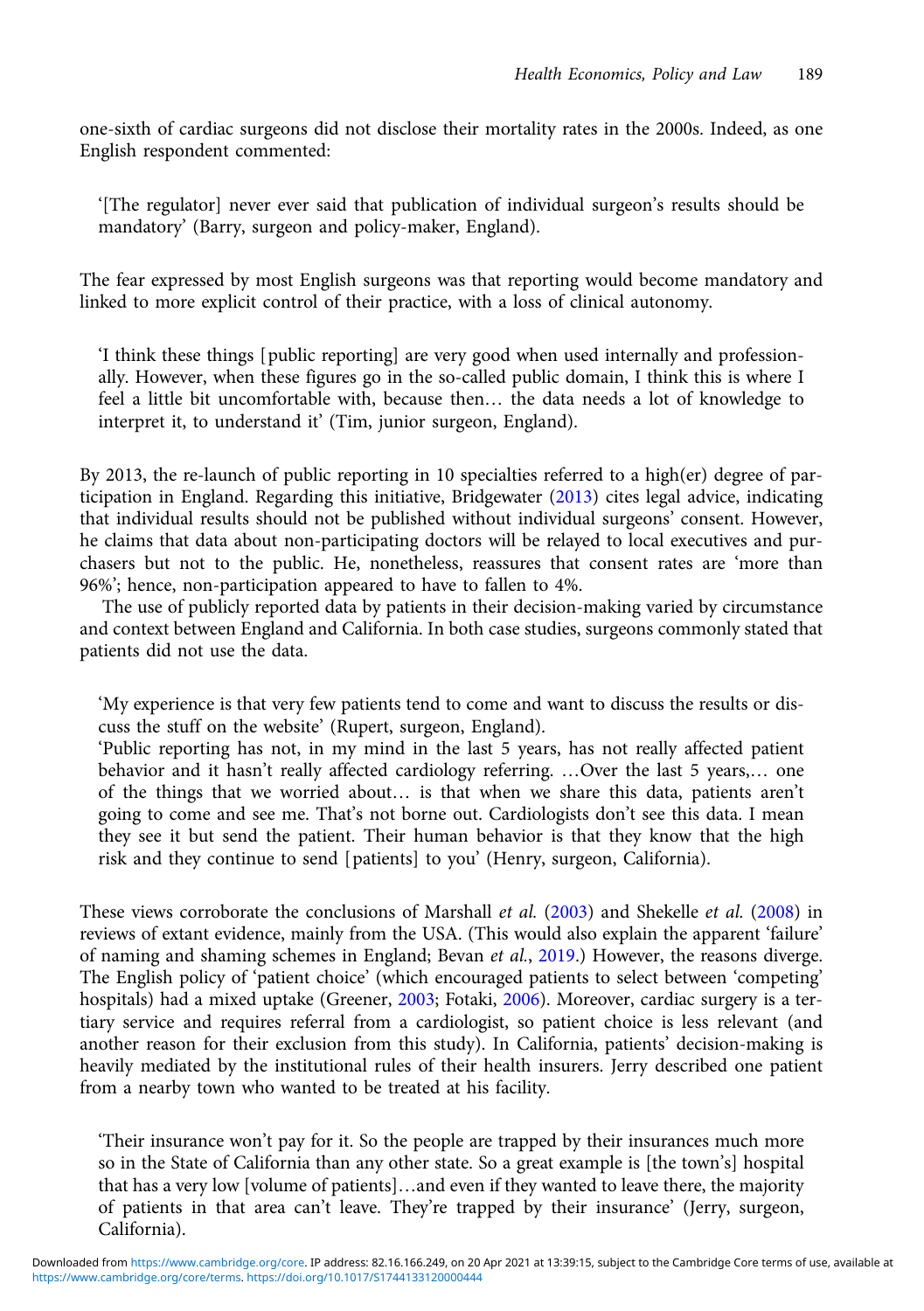Although the 'exit' strategy was less available (compared to the voice and loyalty strategies) (Hirschman, [1970\)](#page-16-0) in California and England, there are signs of patients becoming less reliant on traditional sources of information about clinical performance (Tritter, [2009\)](#page-17-0).

'25% of patients that I did last year came to me independent of their primary care doctors or their cardiologists' recommendation. Well, it was 90% just a decade ago' (Jerry, surgeon, California).

It had been feared that public reporting might dissuade surgeons from operating on high risk patients, afraid that their reported outcomes would be 'worse'. However, although recognising that risk-taking was inherent in surgery, English and Californian surgeons presented a narrative which balanced clinical need against low trust in the data.

'It [treating a high risk patient] would affect my published performance number, so yeah, so it would just make me unhappy. But it would not stop me doing it, and the reason I say it is because of the risk algorithms we have are relatively poor' (Damon, surgeon, England). 'Some surgeons, probably younger ones, are keeping track of how they're doing. They are probably maybe less willing to take on a patient if they think it's going to push them into a poor performance category… There is avoidance of certain patients and it's more subtle than the data can turn out' (Jack, data analyst, California).

This reasoning moderates any reputation effect of public reporting because the surgeon's peers would tacitly acknowledge the limitations of algorithms of case-mix adjustments. This might invoke the notion of equality of competence in a contemporary form (Causer and Exworthy, [1999\)](#page-15-0).

# 3.2 Meso level

In England, hospital executives reported that public reporting was loosely connected to organisational imperatives such as quality improvement or cost control. Executives seemed initially content to allow surgeons to develop their own professionally-led initiatives.

'We've [hospital administration] tended to dip in and out of things … So we've done mortality in isolation and we've looked at rates of complaints or something. We've never quite brought the whole thing together to really use it to help improve what we're doing rather than just measure non-compliance [of public reporting]' (Dave, senior executive, England).

Executives noted the need for greater transparency and that this could be advantageous to their organisation in future. Although such comments may have over-stated the impact of public reporting, it does signal the thinking of executives in how these data could be used.

'I know that when [former chief executive officer of the case-study hospital] – his view was that we should publish it [data] because in the world of the Foundation Trusts [i.e. more autonomous NHS organisations] and free [patient] choice, extended choice, you know, to be that hospital which is open and honest about its mortality rates, even if the public actually probably don't understand [the data], it gives the sense of this is a hospital with nothing to hide' (Ralph, surgeon, England).

More recently, public reporting has seemingly stimulated efforts within organisations to improve quality, a process which was probably more advanced in California than England, according to respondents. This was a recognition that the focus of public reporting was shifting towards health care systems and away from individual surgeons.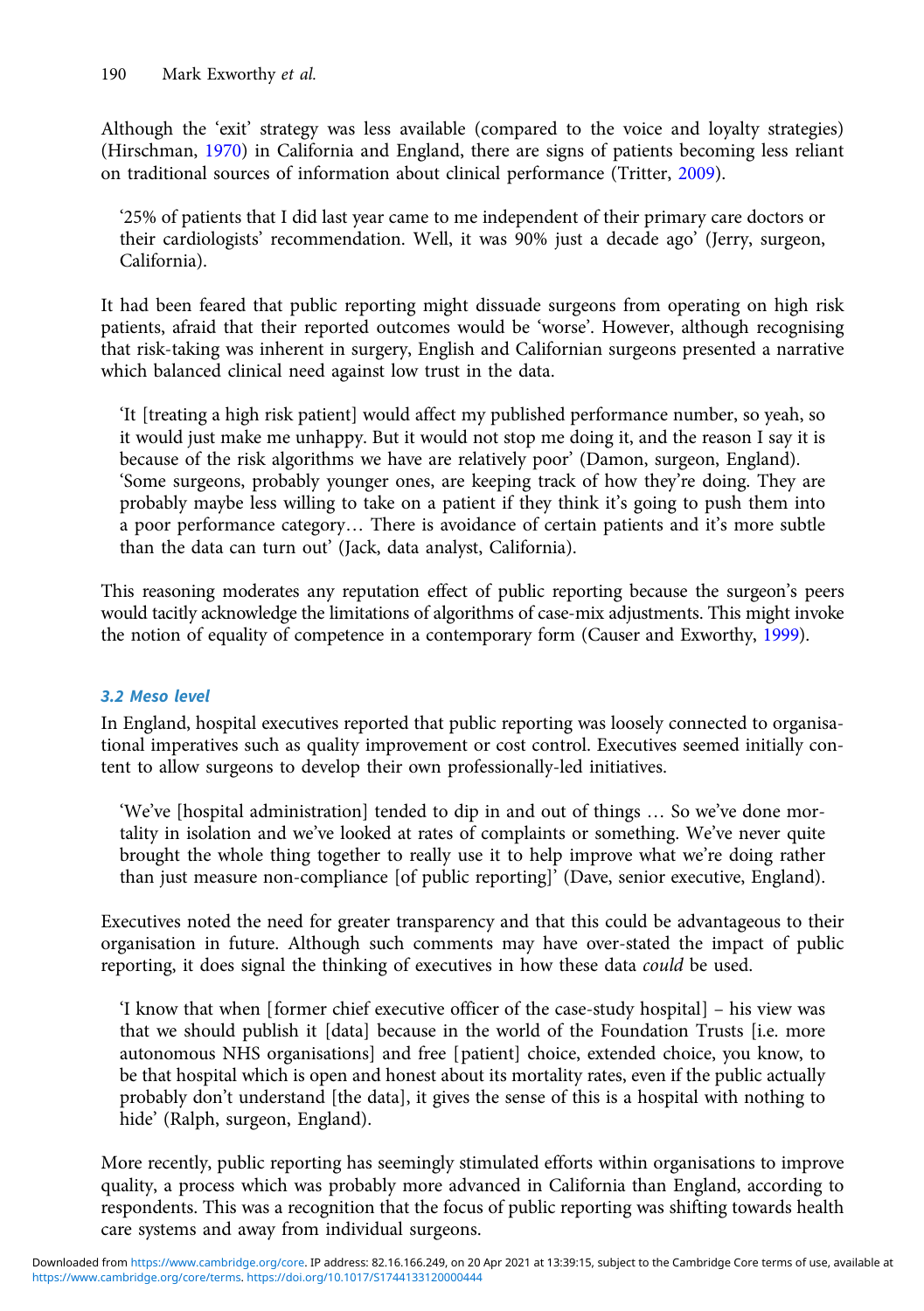'I'm not a fan of individual surgeon [level reporting]; I think it is clinical teams. And the other point I wanted to make… when organisations fail, 99 times out of a 100 it's managerial, it isn't clinical' (Barry, surgeon and policy-maker, England).

'I think the fundamental issue … I think almost always the problem is not the person, it's the system that let the person down and … that's what we concentrate on. We don't try to sling blame. We try to concentrate on trying to improve the system … to make it possible for a person, any person to succeed. I always say that you could put anybody in my job right here right now and they would succeed without a question' (Jerry, surgeon, California).

Bevan *et al.* [\(2019\)](#page-14-0) argue a similar point by suggesting that trust and altruism are suitable for improvements sought at an individual level but ill-suited for systemic improvements.

By contrast, the Californian hospitals in this study were using publicly reported data in aid of quality improvement and service re-organisation. The initial 'loose coupling' between hospital executives and surgeons was now becoming more integrated (Kitchener et al., [2005\)](#page-16-0). This coupling challenged the viability of surgical programmes with a low volume of surgery, for example.

'One mortality at a small programme [hospital] can make you bad and they think it's going to be a punitive measure rather than just trying to elevate their entire programme' (Jerry, surgeon, California).

Jerry cited examples where 'those [surgical] programmes were really forced to close' as a result of public reporting. He claimed that 'most of the programmes they need to be closed are closed already' meaning that the focus was shifting towards quality improvement, rather than removing low volume centres. Surgeons recognised the influence of organisational systems upon their surgical practice and public reporting. One chief surgeon explained this regarding his and another hospital within the local area where he worked.

'We're in a very similar healthcare model, which is a capitated, integrated management system, not only from physicians but with hospital… We're comparing similar patients …, we have similar electronic records… It makes more sense to compare data and our outcomes in that way as opposed to us comparing to [another local, independent hospital]. How can you compare and then come to any reasonable conclusions because their population's different, their machines are different, their technology's different and so their products will be different. Their outcomes will be different' (Henry, surgeon, California).

However, other Californian hospitals did not work this way. Another surgeon explained the consequences of the different hospital system in which he worked:

'25% of my patients have no insurance and now for the [Californian] state that's true, for heart surgery. [Hospital X] has zero, so it's a completely different model... No homeless person ever goes to [hospital X]. They have been trained to go to [public hospital Y]. So it was 18% in 2010 for [public hospital Y] of cardiac surgery which was not reimbursed at all… If you don't have insurance, the chance that you're going to need, you know, for the first 30 days – the care is rehab facilities, visiting nurses, all those don't exist for 18% of the patients at [public hospital Y]. [Public hospital Y] has to eat it' (Jerry, surgeon, California).

Note that each surgeon highlighted different aspects. Henry noted the benefits of an integrated system while Jerry pointed to its impacts of exclusionary approaches.

Linking reimbursement claims data to public reporting had generated controversy in California. According to one respondent, one such initiative in 2008 had created a 'huge firestorm of opposition and conflict within the state' and had led to 'law suits and litigation and political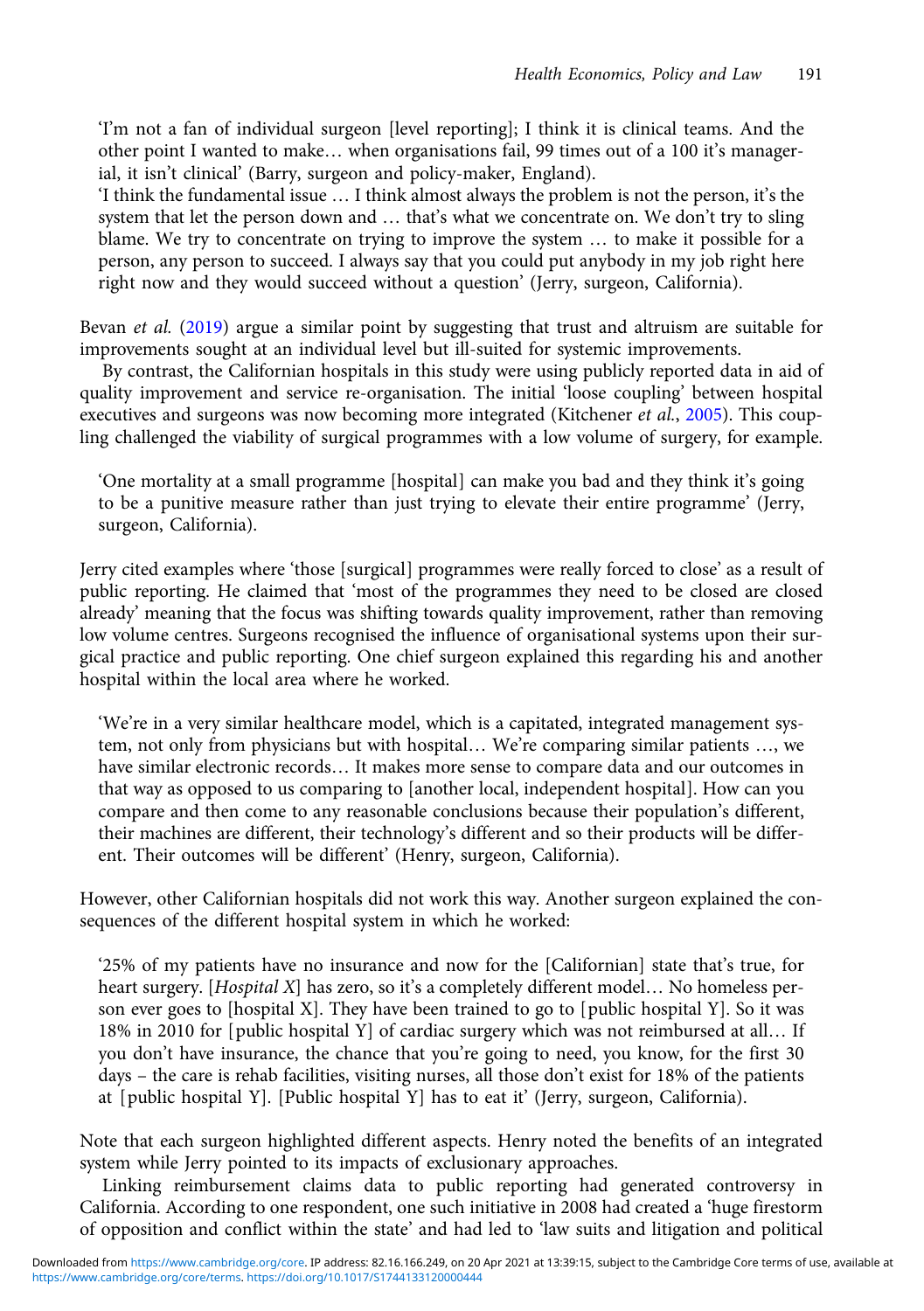stuff that was very debilitating for everybody' (Daniel, purchaser, California). In the USA, such financial incentives have arguably been more extensively developed than in England (Rosenthal and Dudley, [2007](#page-16-0); Farrar et al., [2009;](#page-15-0) McDonald and Roland, [2009\)](#page-16-0) which have generated some resistance amongst surgeons.

'If there's… money attached to it, or referrals or some other financial impact, then there's going to be a lot more contention about how my named data appears on the ranking' (Daniel, purchaser, California).

There had been similar pressures (and some progress) to link publicly reported data to reimbursement at a system or organisational level. Note, for example, Dave's comment (see above) about 'doing mortality in isolation' or the English initiative linking quality improvement to additional financial reimbursement, called CQUINs (commissioning for quality and innovation) (Murray, [2017\)](#page-16-0). However, in the past few years, emphasis has been on financial constraints associated with austerity (Charlesworth et al., [2016\)](#page-15-0).

In both case studies, hybrid 'surgeon-executives' helped to broker the interests of surgeons and the wider institutional context.

# 3.3 Macro level

At this systemic level, we examine the role of the profession, the impact of the media and the salience of mortality as the publicly-reported measure.

First, the surgical profession was instrumental in promoting the introduction of publicly reported surgical data in England but less so in California. In England, some of the former leaders of the profession have become senior figures in the health ministry (Department of Health) and the health care regulator (Care Quality Commission). Their professional interest in and development of surgical audit in the 1990s transferred to a wider audience initially in cardiac surgery in the 2000s and subsequently to other specialties (from 2013). These English surgical leaders sought to accommodate external pressures (such as patient choice and competition) with the specialty's members' interests. However, this accommodation had strained the cohesion of the specialty. The leaders (who were supportive of public reporting) tried to maintain collegiality with surgeons (some of whom were resistant).

'I don't draw a distinction between myself and my colleagues. I am still a surgeon I am not a… bureaucrat' (Barry, surgeon and policy-maker, England).

Another English senior surgeon recognised the need to foster public reporting while stressing the continued need for professional ownership of it.

'So we have to have some sort of measurement and far better that we do it and do it professionally and well, than have it imposed on us … I suppose some people would feel it's being imposed on us but ...I would reject that. I think we are still leading the way with it and we get other people to help us with it… I know there's a bit of resentment, certainly amongst our members, that we're scrutinising ourselves so closely and indeed, being scrutinised from outside' (emphasis added) (Larry, surgeon and professional leader, England).

Decisions about the form and scope of public reporting had involved the surgical specialty which enabled it to retain significant control.

'I do very much agree with a point that performance needs to be monitored, because without monitoring of performance… then you don't really have an accurate idea as to where you're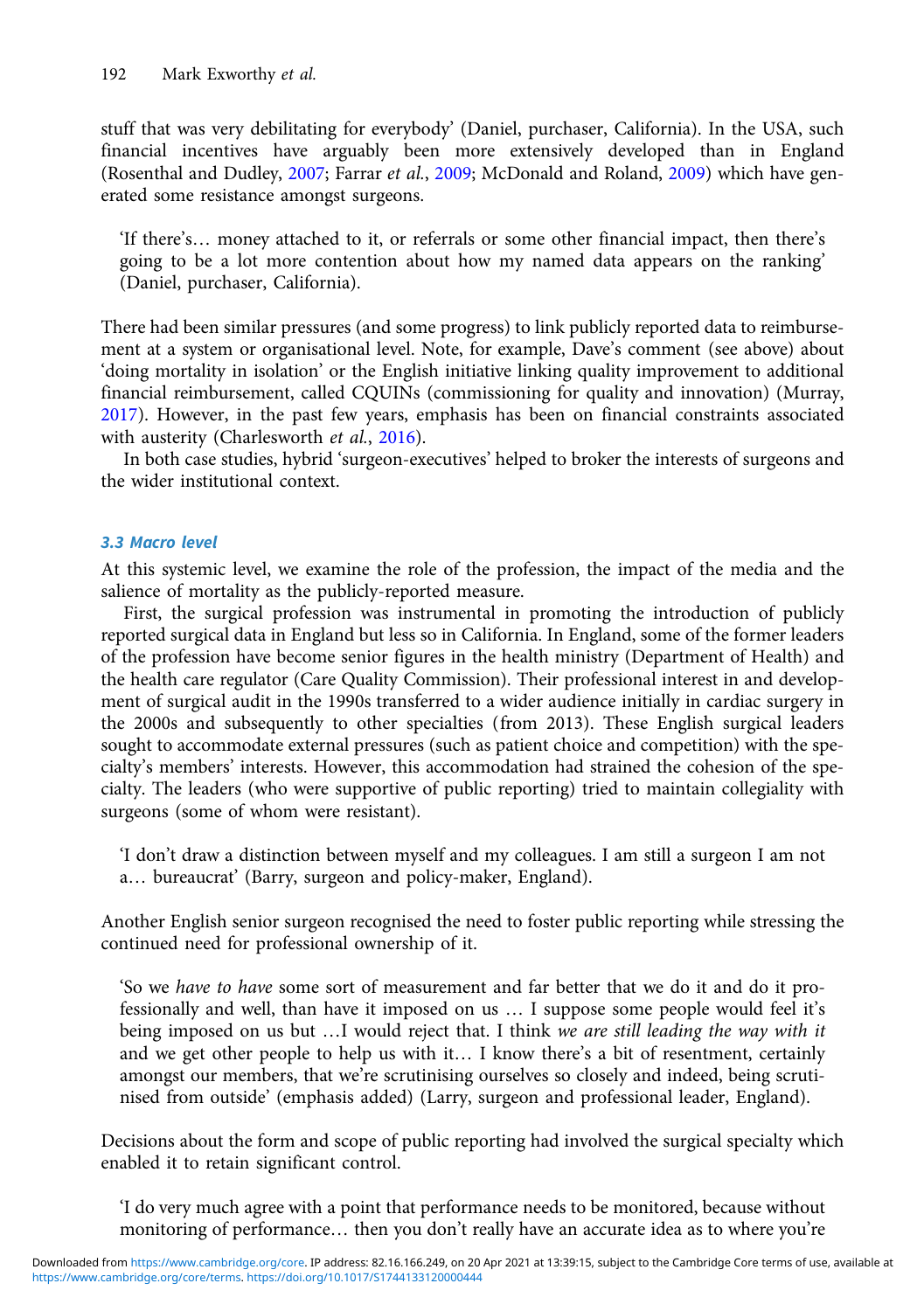going, whether you're going through a difficult period, a bad patch' (Ikram, junior surgeon, England)

However, the surgical profession in California was much less involved in the inception of public reporting. Unlike England, it was not the Californian surgical profession which engaged initially but rather the California Medical Association and the cardiologists.

'Now at that point they [the Californian state] had to engage the professional communities. Interestingly they did not go to the Society of Thoracic Surgeons; they went to the … California Chapter of the American College of Cardiology who in some ways are their competitors, right, and they went to the California Medical Association' (Jack, data analyst, California).

Respondents noted that Californian cardiac surgeons were less cohesive as a profession and did not engage with the state-led initiative into public reporting. The surgeons did subsequently become more involved. Respondents in California suggested that the state's public reporting has been prompted by experience elsewhere in the USA rather than a surgeon-led initiative. One recounted how a purchaser in the state instigated public reporting.

'They [purchasers] said back in the- the 90s- 95 or 96 so, this sort of thing 'New York's been doing it successfully. We're a huge state, there's a lot of people here getting bypass surgery in California. We should be-you know the west coast should be able to do what the east has done', and so they put some money, you know, into that argument' (Jack, data analyst, California).

Indeed, the larger states (such as New York or California) have had the resources and capability to undertake programmes of public reporting unlike smaller states.

Second, the role of the media, often using freedom of information, has been instrumental in introducing public reporting. In New York State, for example, Newsday magazine published hospital data while in England, the Guardian newspaper adopted a similar approach (Hannan et al., [1994](#page-15-0); Keogh et al., [2004\)](#page-16-0). Media-led public reporting seemed to accelerate developments; indeed, one respondent explained that surgeon-led initiatives were over-taken by the Guardian's strategy:

'We were boxed into it [public reporting]…we were into trying to get good measurements of results for individual units; what then happened was we were subject to a freedom of information act request from the Guardian' (Barry, surgeon, England).

However, in California, the impetus for public reporting was driven less by any particular media concern (as in New York). Initial interest there was sparked by a purchaser group (Pacific Business Group on Health; PBGH) who, in 1995, collaborated with the State-wide office for health planning. The Californian media were initially interested but since then, however, the urgency of public reporting for them has waned over the years. One respondent 'measured' the decline in interest by column inches in the newspaper:

'We … issued this report in April and we had – how many press calls? Even with a brand new measure in here [in the report] which we kind of think, 'Oh we'll add another- another outcome measure' – keep it fresh, and we have less press calls than we ever had' (Hannah, data analyst, California).

This decline was corroborated by a surgeon: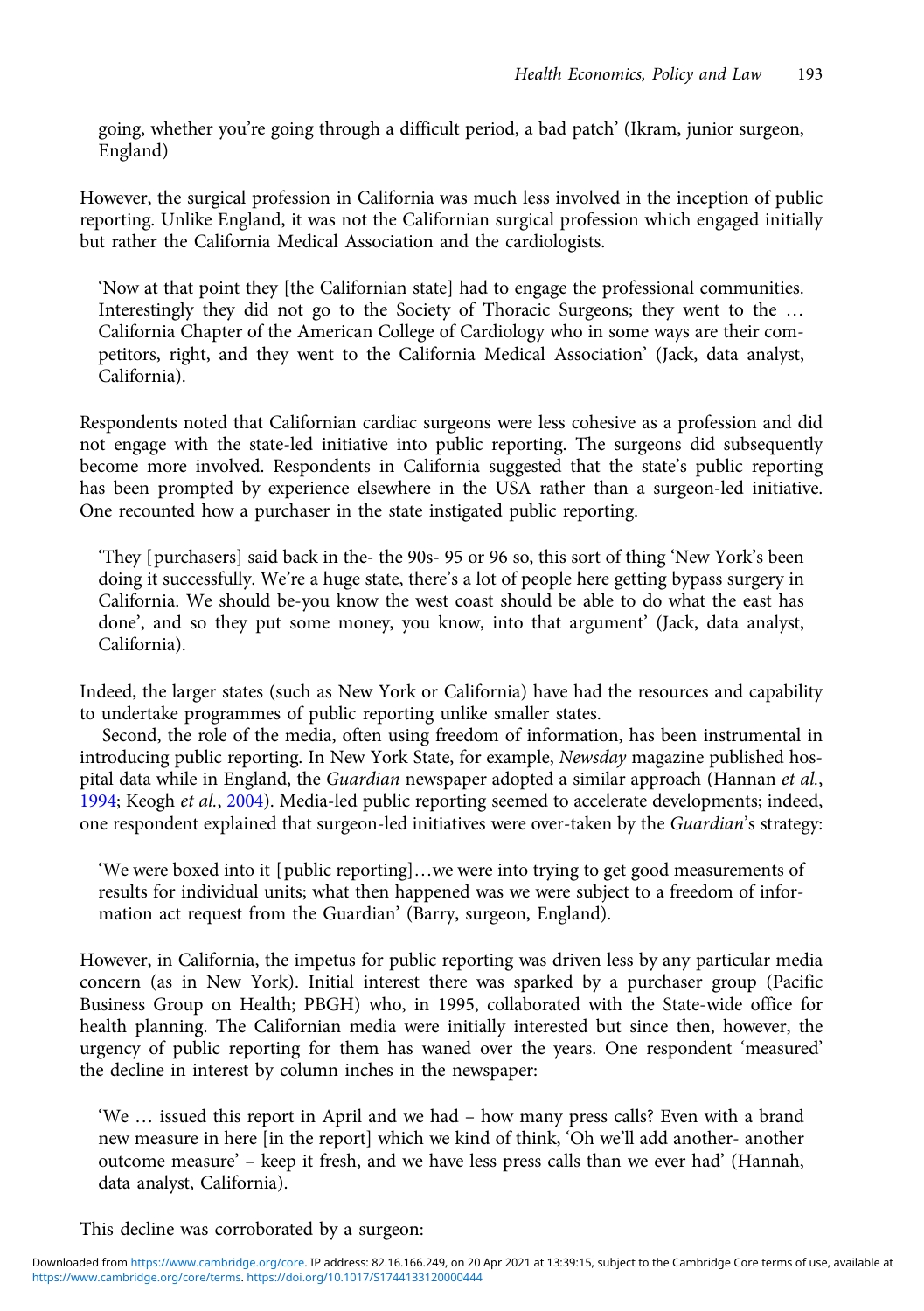'My last interview was when the last report came out … I gave an interview to [local newspaper], you know – page 10, small paragraph. You know the newspapers are done with this topic. So it's not getting any publicity per se. It should be news but it's not. The people are burnt out from it, they hear the data all the time, they're burnt out from it' (Jerry, surgeon, California).

The 'light' of transparency, shone by the media, may not necessarily generate continuing improvements in health care quality (cf. Tsoukas, [1997](#page-17-0)). Even over a decade ago, Chassin [\(2002](#page-15-0)) claimed that 'press coverage, so copious at the outset of the programme, is waning. A Lexis-Nexis search in April 2002 revealed no newspaper reports on the most recent public release of CSRS [cardiac surgery reporting system] data in January 2001' (p. 49) (cf. Huesch et al., [2014\)](#page-16-0).

Third, common to both case studies was the measure of mortality rates for named individual surgeons working within specific hospitals. In England, the (30 day post-operative) mortality rate for CABG (the main surgical procedure) was 1.6% in the 40 UK surgical centres (2008–2009) [\(http://heartsurgery.cqc.org.uk/Survival.aspx\)](http://heartsurgery.cqc.org.uk/Survival.aspx). In California, the 'observed mortality rate' for 'isolated CABGs' (involving no other procedure) by hospital was 2.24% in 120 hospitals (undertaking CABG surgery) (2007–2008) ([http://www.oshpd.ca.gov/HID/Products/Clinical\\_Data/CABG/07-](http://www.oshpd.ca.gov/HID/Products/Clinical_Data/CABG/07-08Breakdown.html) [08Breakdown.html](http://www.oshpd.ca.gov/HID/Products/Clinical_Data/CABG/07-08Breakdown.html)). Such rates have been falling before and since public reporting. However, it was the use of the rate and its symbolic value which were significant here.

'Mortality rates are really for the bad apples' (Craig, surgeon, England).

'The surgeon has a responsibility to the programme to say, 'Well, you know, if we chuck up all these high mortalities and let you go, then we may be fined or shut down or penalised' (Henry, surgeon, California).

The 30 day period of measurement was problematic since, in some hospitals, patients were discharged without adequate means of care at home.

'Why we're using operative mortality as the only indicator of publicly reported to me is a complete mystery' (Daniel, purchaser, California).

In California, the mandated use of the 'isolated CABG' mortality rate has, some respondents claimed, caused difficulties. Reductions in mortality rates and a decline in the number of CABG procedures meant this was a less relevant measure.

'One thing that has kind of maybe pushed this a little more into the spotlight is just recently the in-hospital mortality rate for PCI [percutaneous coronary intervention, or angioplasty] has inched above the in-hospital mortality rate for isolated CABG' (Hannah, data analyst, California).

'With deep sternal wound infection, it's measured over a 30-day period so somebody may be discharged 5 days after surgery but the surgeon is still responsible for their patient for the 25 days post discharge and during that period of time they, you know, the patient's ability to manage their wound effectively is compromised' (Eric, quality improvement facilitator, USA).

'We're down the 1–2% range [of mortality]. It doesn't discriminate performance of the variable that people are concerned about when they undertake the treatment' (Daniel, purchaser, California).

English surgeons echoed concerns with mortality as a performance measure. However, despite these concerns, they too continued to use it.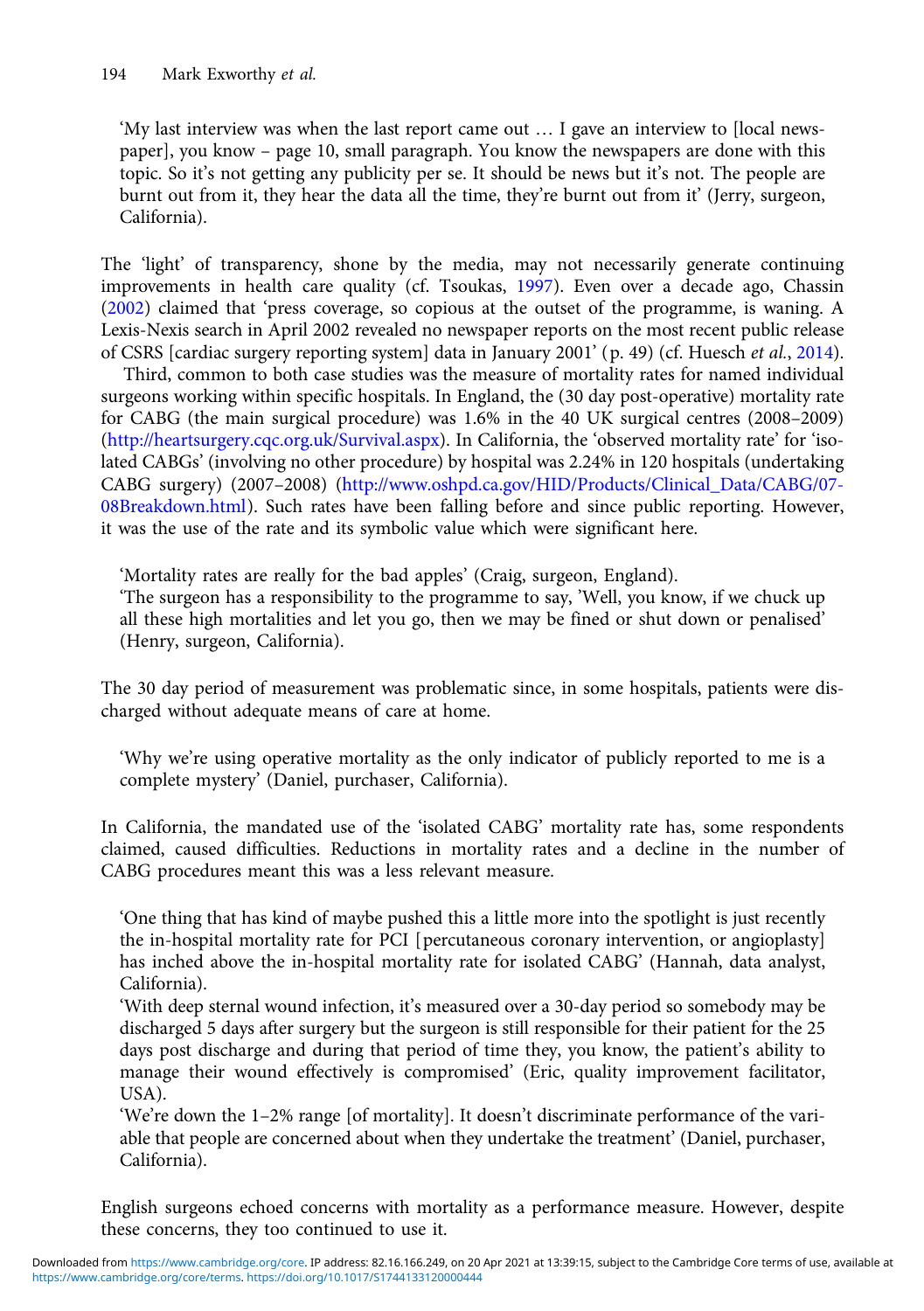'I think it's [mortality rate] not a panacea that some of its advocates would suggest… Mortality's often inappropriate because it's just not very discriminatory you know, when things are low… but in a lot of cases, yes, you'll have a 1 or 2% mortality rate… Actually what does it tell you if somebody's got a 10% mortality rate. That's all it just tells you' (Ralph, surgeon, England).

## 4. Discussion

By comparing the behavioural responses of stakeholders at micro, meso and macro levels in case studies of public reporting in California and England, it has been possible to discern the extent to which these two health systems have been converging. Patterns of convergence were evident (around measurement and the use of data) but equally, strong differences persisted (especially regarding professional and institutional interests). In each case, the interaction between ideas and interests of institutions and individuals generated the observed outcomes. Beyond descrip-tion, these findings require explanation; Scott's [\(2008\)](#page-17-0) pillars framework is thus instructive here.

The regulative pillar contrasts the legislative approach of California (which mandated state reporting of surgical mortality) with the (initially) professionally-led strategy in England. These approaches somewhat constrained health systems from moving over time towards more relevant measures of surgical performance. Californian public reporting had also been initiated by purchasers' concerns for the comparative value of health care spending between providers whereas purchasers (commissioners) in England had taken a much more detached role, preferring instead to allow health care providers (i.e. hospitals) to manage the process. In the English case study, the medical profession was largely in control of how performance was measured and the data were used.

Sanctions for 'poor' performance were apparent mainly in California with purchasers removing low volume, poor quality providers. Fewer explicit sanctions were evident in England. However, the incentives for 'outstanding' performance were much less distinct, as public reporting often was primarily concerned with 'moving performance from awful to adequate' (Bevan et al., [2019\)](#page-14-0). Regulators and policy-makers in both cases were seeking to address similar challenges of health system performance and were increasingly using public reporting to do so. Public reporting had become a normative doctrine in both case studies. Although other measures (such as financial control) were used to address these challenges (especially in England), public reporting offered a seemingly robust and easily comparable performance measure (namely, mortality). However, in both cases, data quality undermined the ability to manage surgical performance, at least initially. Moreover, the salience of public reporting has lessened as mortality rates have improved over time (thereby reducing variations between the 'best' and 'worst' surgeons, and emphasising further need to consider other measures such as patient experience). As a result, public and media interest has waned. California's earlier experience of public reporting offers a dynamic picture of public reporting over time and thus offers a perspective upon the trajectory of public reporting in England. Some convergence had taken place but distinct differences remained.

Regarding the normative pillar, the institutional imperative to public reporting appeared strong in both cases (especially as surgeons' participation became mandatory in both cases). In California, the institutional pressure came from the State and the purchaser group, with surgeons playing a minor role in framing the scope and remit of public reporting. Yet, once introduced, surgeons were involved in public reporting as a means towards improving the quality of services. In England, surgeons' leaders recognised the need to foster ownership of public reporting; surgical leaders in the specialty and in policy-making were crucial mediators between surgeons and institutional interests. These leaders facilitated the introduction of public reporting. Although such approaches might indicate an awareness among the medical profession of the potential for greater external control, they do also denote a re-professionalisation of medicine which sought to reset the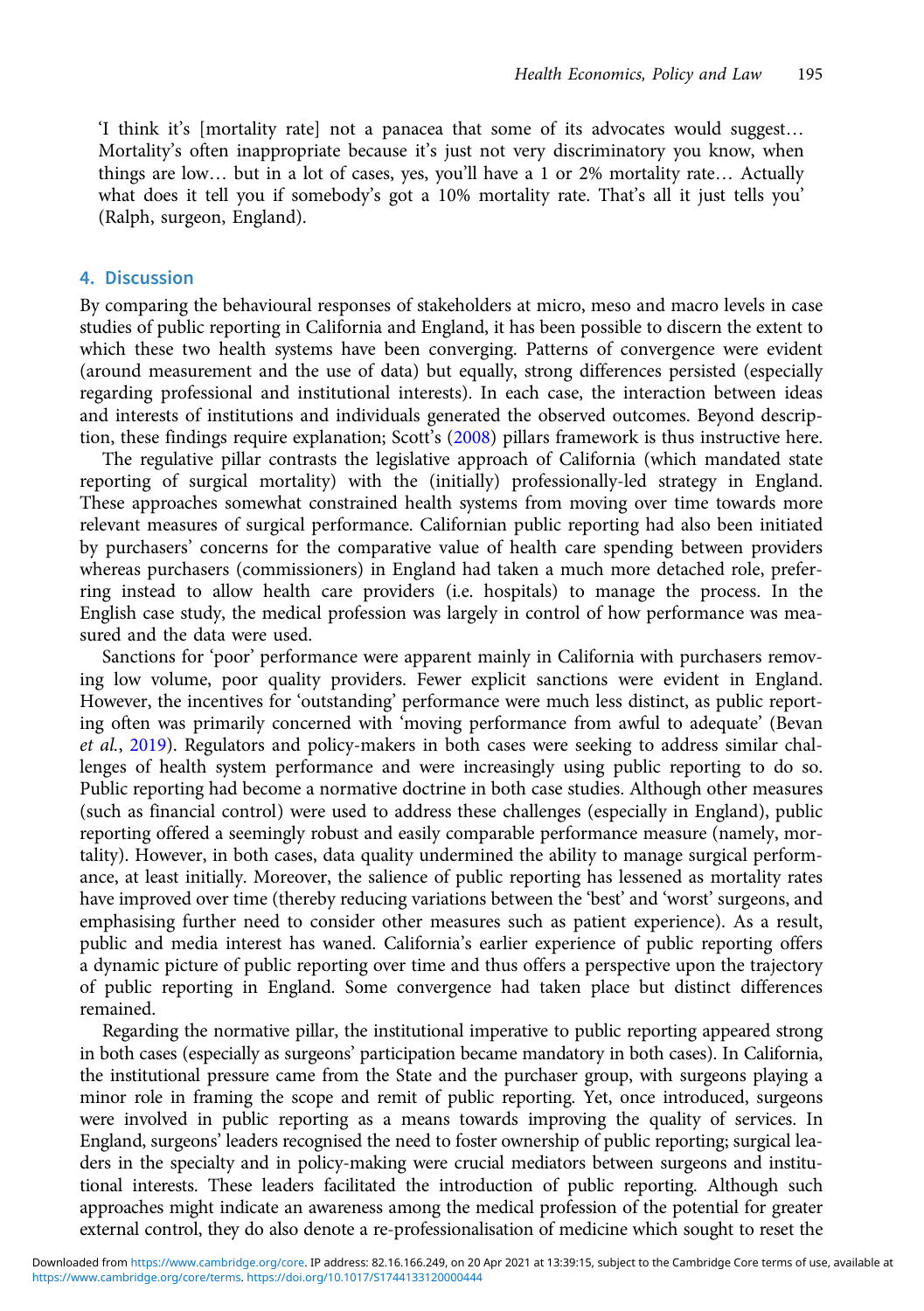position and status of surgeons vis-à-vis other stakeholders. Such re-professionalisation was marked by the emphasis on accountability (redolent of managerialism) and new forms of engagement with patients (*qua* consumers) (Elston, [2009](#page-15-0)). Regarding the first of these, health care executives were connecting public reporting with institutional imperatives (such as pay-for-performance) but the use of such data in quality improvement was variable. This was more prevalent in California than England. Second, the use of these data by patients was hardly apparent in either case study. Patients rarely used the data and the public voice featured little. Media reports took increasingly scant notice of the data. This may be exacerbated by the esoteric measure of surgical performance (i.e. adjustment of mortality rates according to high risk patients) and whose dissemination is often opaque (Hildon et al., [2012\)](#page-16-0). Suddaby and Viale [\(2011](#page-17-0)) argued that although the profession has sometimes been instrumental in devising and disseminating measures of 'their' members' performance, often for reasons of public interest, such measures tended to be understood largely only by the professionals themselves. Moreover, the partial use of publicly reported data may help explain behavioural responses which underlined the 'reputation pathway' as being likely to generate most improvement in mortality rates (Hibbard et al., [2003](#page-16-0)), as opposed to a selection (by patients) pathway.

As for the cultural-cognitive pillar, the 'transparency doctrine' appeared relentless in both cases. Initial resistance to public reporting by surgeons had been evident in both cases but this was declining. Evidence presented here showed hardly any overt resistance to the notion of transparency by surgeons. This reflected a shift in which participation had initially been voluntary but had become mandatory. In some ways, this might increase the incentive for gaming (e.g. avoiding high risk patients) if there were more explicit penalties for 'poor' performance (Smith, [1995\)](#page-17-0). Moreover, most surgeons and their professional leaders in both cases sought to incorporate public reporting into their norms of professionalism (e.g. as a tool of quality improvement) and thereby deflect possible external threats to their autonomy. Although public reporting did enrol most surgeons, participation was sometimes begrudging; minimal resistance was thus apparent (Westaby, [2014\)](#page-17-0). If done begrudgingly, this suggests that public reporting did not fully match surgeons' own professional logics (i.e. autonomy and self-interest). As public reporting in England had been pioneered by the surgeon's own professional body, this dissonance was perhaps less marked in England compared with California. In any case, it appeared to be leading towards a greater re-stratification within the profession between the knowledge elite (generating the evidence and devising case-mix adjustments), the administrative elite (applying the doctrine of public reporting in terms of incentive regimes) and rank-and-file surgeons (who were the object of and subject to public reporting) (Miller, [1992;](#page-16-0) Freidson, [1994](#page-15-0)).

Overall, although public reporting was implemented in different ways at different time points, there were some signs of apparent convergence in the process and outcomes of public reporting in both cases. Surgeons in both cases were increasingly aligned with the institutional aims and practice of public reporting. It had become not only a 'system logic' (Tuohy, [1999](#page-17-0)) but possibly also an 'electronic panopticon', providing continuous surveillance of surgeons' performance (Bain and Taylor, [2000;](#page-14-0) Exworthy, [2015](#page-15-0)); this strategy might be effective than overt cost control. Yet, there were also signs of divergence or perhaps more strictly path dependence (Greener, [2002](#page-15-0)) which reinforced distinctions, both geographically between cases and temporally with the status quo ante. This was perhaps most evidence in the regulatory pillar. For example, the longer period of implementation in California, together with stronger organisational incentives, had perhaps led to an approach which integrated public reporting more closely with organisational system and processes. The evidence from the English case study suggested this integration was still nascent. This might reflect the sense in which external agents (in the English case) were more hesitant in challenging surgeon's (poor) performance and/or the strength of professional control in the nature and content of public reporting.

In summary, the 'pillars framework' is a useful heuristic device to demonstrate how the behavioural and policy responses to public reporting by health system stakeholders are shaped by the nature of public reporting and the context into which it is implemented. The responses also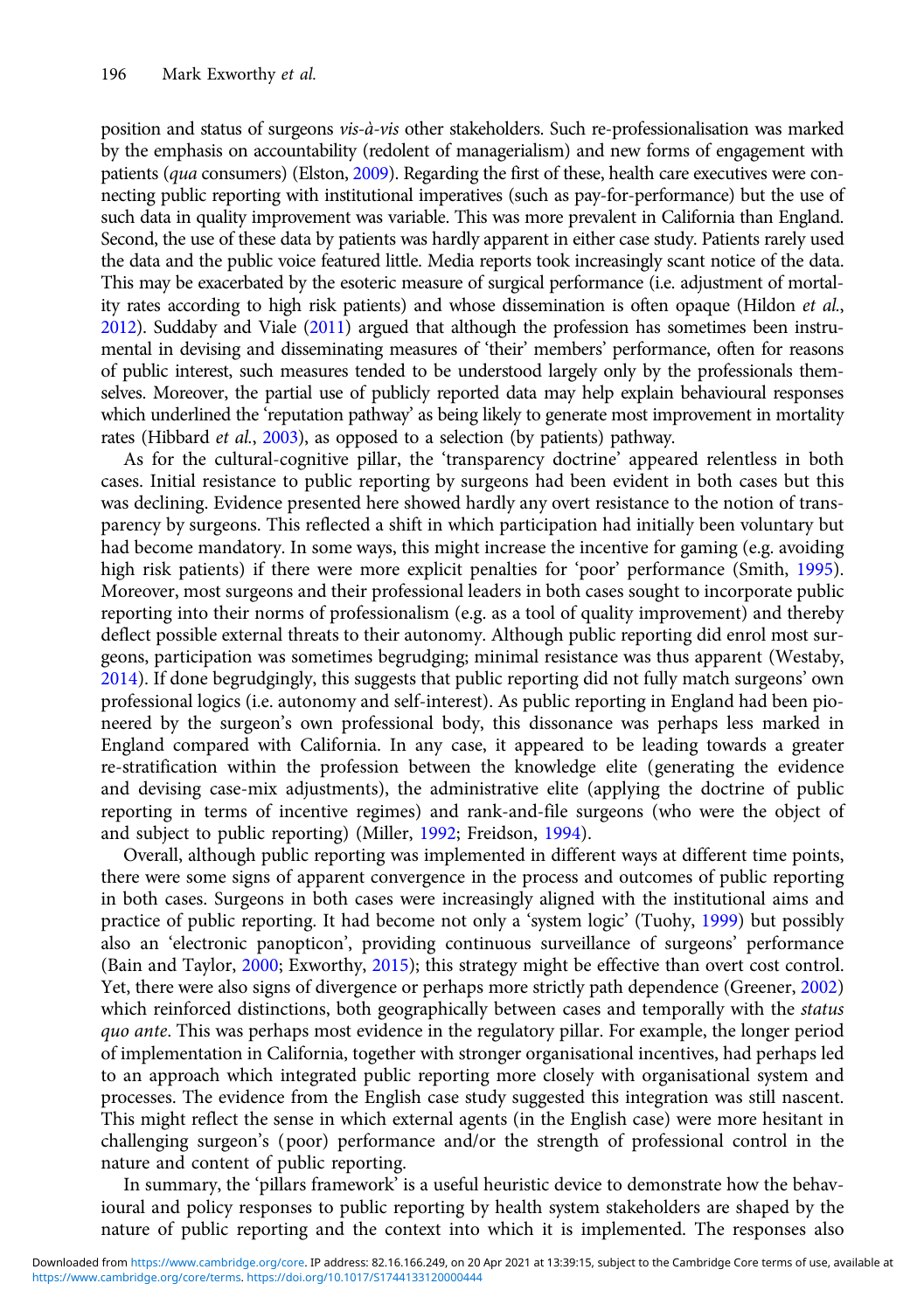<span id="page-14-0"></span>shaped dynamically by subsequent iterations of public reporting, most evidently in California. These interactions between cardiac surgeons, organisational interests and health system imperatives show the far-reaching effects that public reporting has had and continues to have. As a result, on-going divergence persists despite pressure for greater convergence.

# 5. Conclusion

Public reporting is likely to remain an important aspect of all health systems but will be shaped by a health system's own imperative and approach to transparency. Despite strong imperatives towards convergence, the context of each health system matters. Analyses need therefore to be sensitive to the context-specific factors of each system in framing the interaction between their regulatory, normative and cultural factors. These factors will both shape and are shaped by actors' decisions and behaviours. This interaction will also be framed by the extent of policy learning between health systems. Specifically, the American approach to public reporting has been instrumental to approaches in England. Although international comparative studies (such as this) help illuminate the impact of such intersections (Dolowitz et al., [1999](#page-15-0)), policy learning will also reflect the ways in which actors 'piece together' various aspects of information and experience into their system-specific approach (Freeman, [2007\)](#page-15-0).

Although greater transparency is a laudable objective for any health system, it is not clear that public reporting will necessarily be as effective as its proponents intended. Alone, it will not act as sufficient stimulus to restore trust in and reputations of the medical profession, to enable to patient decision-making, or to enable quality improvement. Indeed, the growing need for cost savings in all health systems may lessen the salience and impact of public reporting. Yet, public reporting is re-shaping the surgical profession itself and the relations between surgeons and their organisations, and their patients.

Acknowledgements. The 'English' study was funded by the ESRC (RES-153-25-0100); we are grateful to them for their funding. The 'California' study was made possible with help from staff from the Institute of Health Policy Studies, University of California San Francisco (UCSF). We thank all the research participants in this study. An earlier version of the paper was presented at the American Sociological Association conference. We are grateful to the Editors and reviewers of Health Economics, Policy and Law for their continued support of this paper and the constructive comments.

#### References

- Adler P and Kwon SW (2013) The mutation of professionalism as a contested diffusion process: clinical guidelines as carriers of institutional change in medicine. Journal of Management Studies 50, 930–962.
- Alvesson M and Spicer A (2019) Neo-institutional theory and organization studies: a mid-life crisis? Organization Studies 40, 199–218.
- Bain P and Taylor P (2000) Entrapped by the 'electronic panopticon'? Worker resistance in the call centre. New Technology, Work and Employment 15, 2–18.
- Barr JK, Bernard SL, Sofaer S, Giannotti TE, Lenfestey NF and Miranda DJ (2008) Physicians' views on public reporting of hospital quality data. Medical Care Research and Review 65, 655–673.
- Beckert J (2010) Institutional isomorphism revisited: convergence and divergence in institutional change. Sociological Theory 28, 150–166.
- Behrendt K and Groene O (2016) Mechanisms and effects of public reporting of surgeon outcomes: a systematic review of the literature. Health Policy 120, 1151–1161.
- Bevan G and Fasolo B (2013) Models of governance of public services: empirical and behavioural analysis of econs and humans. Chapter 2. In Oliver A (ed.), Behavioural Public Policy. Cambridge: Cambridge University Press, pp. 32–68.
- Bevan G, Evans A and Nuti S (2019) Reputations count: why benchmarking performance is improving health care across the world. Health Economics, Policy and Law 14, 141–161.
- Blomgren M (2007) The drive for transparency: organizational field transformations in Swedish health care. Public Administration 85, 67–82.
- Bridgewater B (2013) Consultant-level outcomes reporting: the facts about consent. 13 June 2013. Available at [http://hqip.](http://hqip.org.uk/consultant-level-outcomes-reporting-the-facts-about-consent/) [org.uk/consultant-level-outcomes-reporting-the-facts-about-consent/](http://hqip.org.uk/consultant-level-outcomes-reporting-the-facts-about-consent/).
- Bridgewater B, Grayson AD, Brooks N, Grotte G, Fabri BM, Au J, Hooper T, Jones M and Keogh B (2007) Has the publication of cardiac surgery outcome data been associated with changes in practice in northwest England: an analysis of 25 730 patients undergoing CABG surgery under 30 surgeons over eight years. Heart (British Cardiac Society) 93, 744–748.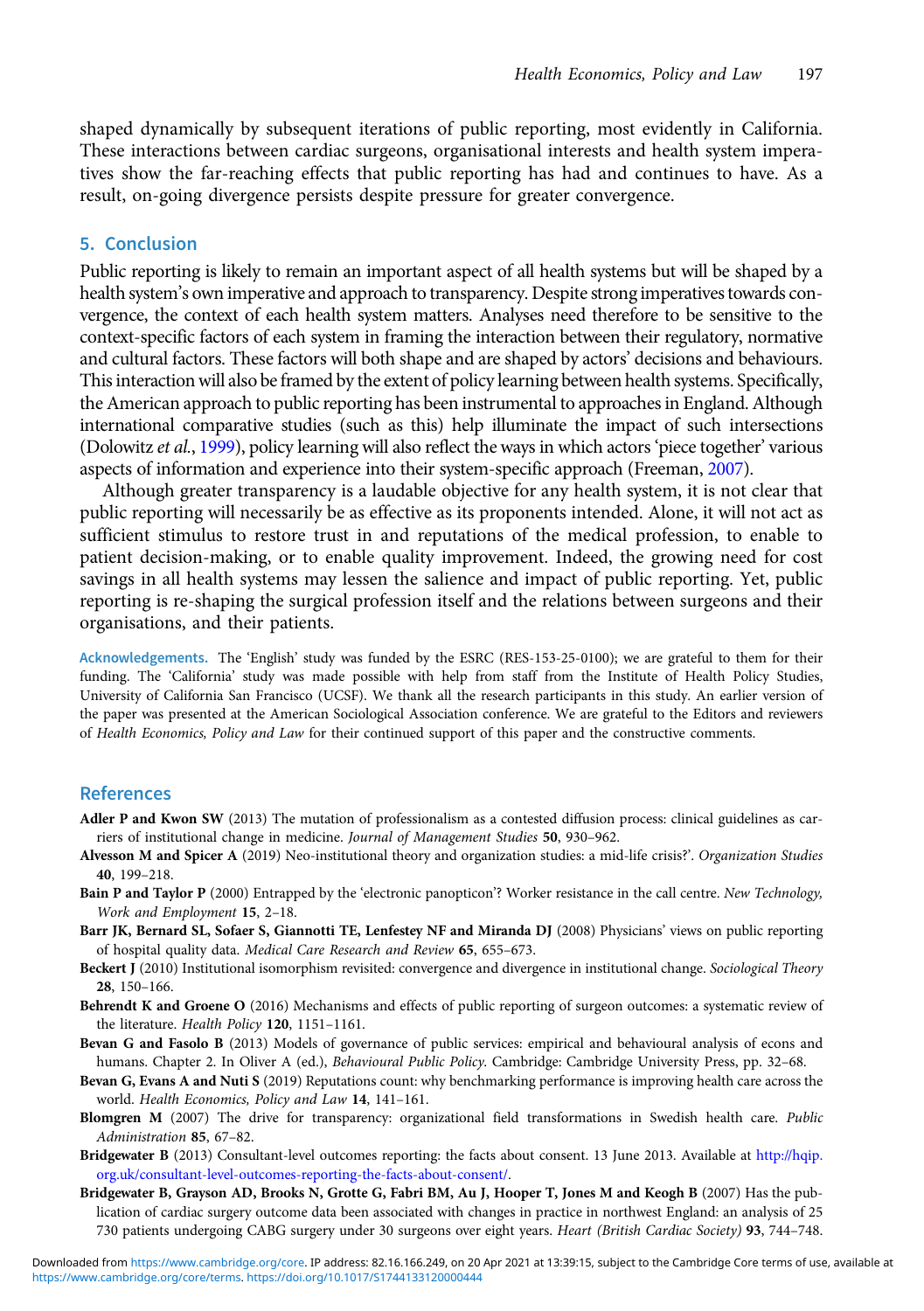- <span id="page-15-0"></span>Brunton M (2017) Risking the sustainability of the public health system: ethical conundrums and ideologically embedded reform. Journal of Business Ethics 142, 719–734.
- Calnan M and Rowe R (2008) Trust Matters in Health Care. Maidenhead: Open University Press.
- Causer G and Exworthy M (1999) Professionals as managers across the public sector. In Exworthy M and Halford S (eds), Professionals and the new Managerialism in the Public Sector. Buckingham: Open University Press, pp. 83–101.
- Charlesworth A, Roberts A and Lafond S (2016) NHS Finances under the coalition. Chapter 3. In Exworthy M, Mannion R and Powell M (eds), Dismantling the NHS? Evaluating the Impact of Health Reforms. Bristol: Policy Press, pp. 39-64.
- Chassin MR (2002) Achieving and sustaining improved quality; lessons from New York state and cardiac surgery. Health Affairs 21, 40–51.
- Checkland K, Harrison S, Snow S, McDermott I and Coleman A (2012) Commissioning in the English National Health Service: what's the problem?'. Journal of Social Policy 41, 533–550.
- Clarke S and Oakley J (eds) (2007) Informed Consent and Clinician Accountability: The Ethics of Report Cards on Surgeon Performance. Cambridge: Cambridge University Press.
- Creed PA, Searle J and Rogers ME (2010) Medical specialty prestige and lifestyle preferences for medical students. Social Science and Medicine 71, 1084–1088.
- Davis K, Collins KS, Schoen C and Morris C (1995) Choice matters: enrollees' views of their health plans. Health Affairs 14, 99–112.
- Dixon-Woods M, Yeung K and Bosk CL (2011) Why is UK medicine no longer a self-regulating profession? The role of scandals involving 'bad apple' doctors. Social Science and Medicine 73, 1452–1459.
- Dolowitz DP, Hulme R, Nellis M and O'Neill F (1999) Policy Transfer and British Social Policy. Buckingham: Open University Press.
- Dranove D, Kessler D, McClellan M and Satterthwaite M (2003) Is more information better? The effects of 'report cards' on health care providers. Journal of Political Economy 111, 555–588.
- Elston M-A (2009) Re-making a trustworthy medical profession in twenty-first century Britain. In Gabe J and Calnan M (eds), The New Sociology of the Health Service. London: Routledge, pp. 17–36.
- Exworthy M (1998) Clinical audit in the NHS internal market: from peer review to external monitoring. Public Policy and Administration 13, 40–53.
- Exworthy M (2015) The iron cage and the gaze: interpreting medical control in the English health system. Professions and Professionalism 5. doi: <https://journals.hioa.no/index.php/pp/article/view/944>
- Exworthy M and Freeman R (2009) The United Kingdom: health policy learning in the NHS. In Marmor TR, Freeman R and Okma KGH (eds), Comparative Studies and the Politics of Modern Medical Care. New Haven, CT: Yale University Press, Chap. 6, pp. 153–179.
- Exworthy M, Bindman A, Davies HTO and Washington AE (2006) Evidence into policy and practice? Measuring the progress of policies to tackle health disparities and inequalities in the US and UK. Milbank Quarterly 84, 75–109.
- Exworthy M, Smith G, Gabe J and Jones IR (2010) Open heart surgery? The whys and wherefores of disclosing clinical performance data. Journal of Health, Organization and Management (special issue: medical regulation) 24, 571–583.
- Farrar S, Yi D, Sutton M, Chalkley M, Sussex J and Scott A (2009) Has payment by results affected the way that English hospitals provide care? Difference-in-differences analysis. British Medical Journal 339, b.3047.
- Feachem RGA, Sekhri NK and White KL (2002) Getting more for their dollar: a comparison of the NHS with California's Kaiser Permanente. British Medical Journal 324, 135–141.
- Fotaki M (2006) Choice is yours: a psychodynamic exploration of health policymaking and its consequences for the English National Health Service. Human Relations 59, 1711–1744.

Freeman R (2007) Epistemological bricolage: how practitioners make sense of learning. Administration and Society 39, 476-496. Freidson E (1994) Professionalism: The Third Logic. Chicago: University of Chicago Press.

- Fung CH, Lim Y-W, Damberg C and Shekelle PG (2008) Systematic review: the evidence that publishing patient care performance data improves quality of care. Annals of Internal Medicine 148, 111–123.
- Gabe J, Exworthy M, Jones IR and Smith G (2012) Towards a Sociology of Disclosure: the case of surgical performance. Sociology Compass 6, 908–922.
- Gale NK, Heath G, Cameron E, Rashid S and Redwood S (2013) Using the framework method for the analysis of qualitative data in multi-disciplinary health research. BMC Medical Research Methodology 13, 117.
- Gray JAM (2011) How to Get Better Value Healthcare. London: Offox Press.
- Greener I (2002) Understanding NHS Reform: the policy-transfer, social learning, and path-dependency perspectives. Governance 15, 161–183.
- Greener I (2003) Patient choice in the NHS: the view from economic sociology. Social Theory and Health 1, 72-89.
- Greener I (2005) The potential of path dependence in political studies. Politics 25, 62-72.
- Greer S (2008) Devolution and divergence in UK health policies. British Medical Journal 337, a2616.
- Ham C (2005) Lost in translation? Health systems in the US and the UK. Social Policy and Administration 39, 192–209.
- Hannan EL, Kilburn H, Racz M, Shields E and Chassin MR (1994) Improving the outcomes of coronary artery bypass surgery in New York state. Journal of American Medical Association 271, 761-766.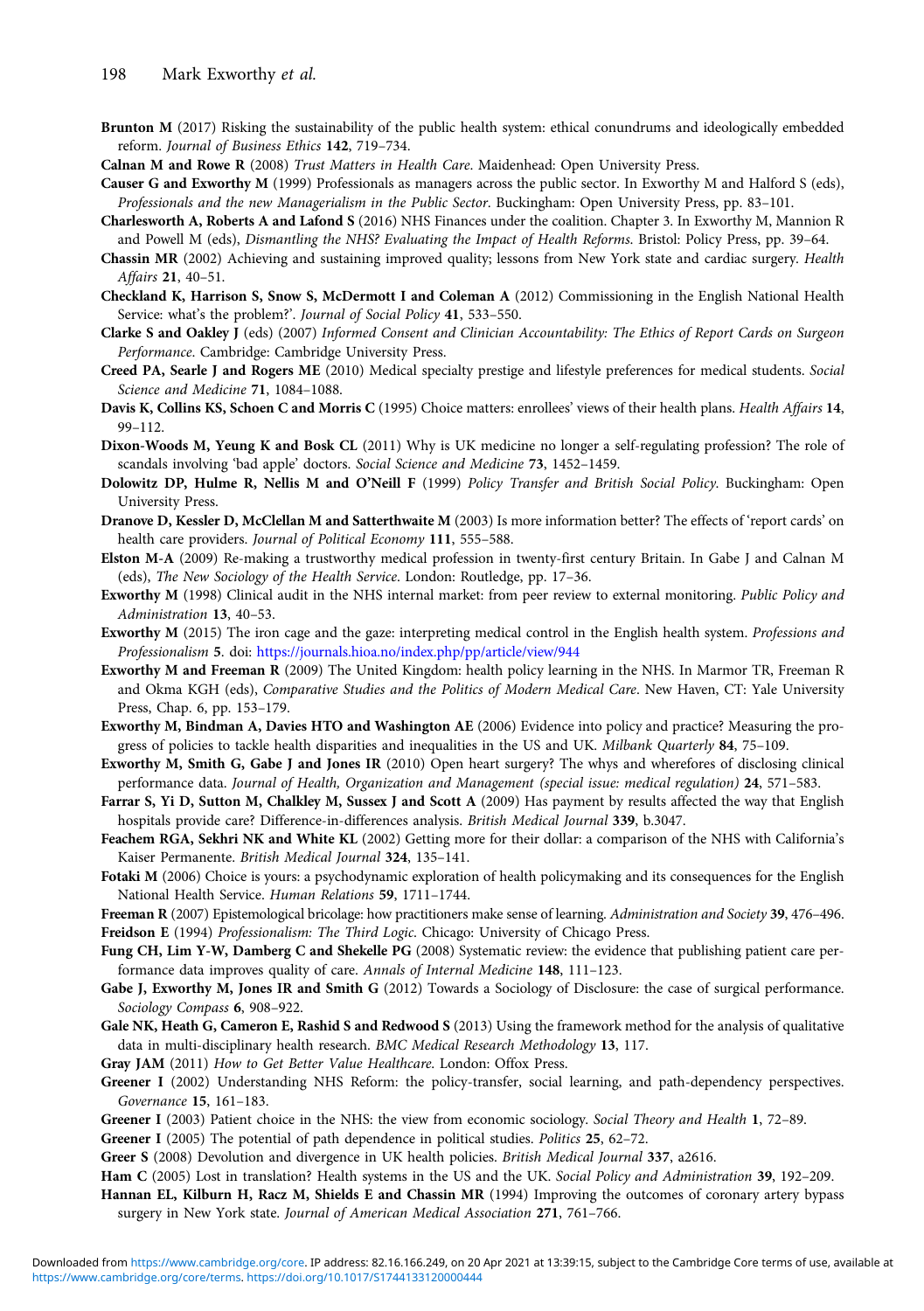- <span id="page-16-0"></span>Hannan EL, Stone CC, Biddle TL and DeBuono BA (1997) Public release of cardiac surgery outcomes data in New York: what do New York state cardiologists think of it?. American Heart Journal 134, 55–61.
- Harrison S (2002) New labour, modernisation and the medical labour process. Journal of Social Policy 31, 465-485.
- Hibbard JH (2008) What can we say about the impact of public reporting? Inconsistent execution yields variable results. Annals of Internal Medicine 148, 160–161.
- Hibbard JH, Stockard J and Tusler M (2003) Does publishing hospital performance stimulate quality improvements. Health Affairs 22, 84–94.
- Hildon Z, Allwood D and Black N (2012) Impact of format an content of visual display of data on comprehension, choice and preference: a systematic review. International Journal for Quality in Health Care 24, 55–64.
- Hirschman AO (1970) Exit, Voice and Loyalty: Responses to Decline in Firms, Organizations and States. Boston: Harvard University Press.
- Hood C (2007) What happens when transparency meets blame-avoidance?. Public Management Review 9, 191-210.
- Huesch MD, Currid-Halkett E and Doctor JN (2014) Public hospital quality report awareness: evidence from National and Californian Internet searches and social media mentions, 2012. BMJ Open 4, e004417.
- Hussey PS, Luft HS and McNamara P (2014) Public reporting of provider performance at a crossroads in the United States: summary of current barriers and recommendations on how to move forward. Medical Care Research and Review 71, 5S-16S.
- Jeacle I and Carter C (2011) In TripAdvisor we trust: rankings, calculative regimes and abstract systems. Accounting, Organizations and Society 36, 293–309.
- Katz P (1998) The Scalpel's Edge: The Culture of Surgeons. Boston, MA: Allyn and Bacon.
- Keogh B, Spiegelhalter D, Bailey A, Roxburgh J, Magee P and Hilton C (2004) The legacy of Bristol: public disclosure of individual surgeons' results. British Medical Journal 329, 450–454.
- Kitchener M, Caronna C and Shortell S (2005) From the doctors' workshop to the iron cage? Evolving models of physician control in US health systems. Social Science and Medicine 60, 1311–1322.
- Kraska RA, Krummenauer F and Geraedts M (2016) Impact of public reporting on the quality of hospital care in Germany: a controlled before–after analysis based on secondary data. Health Policy 120, 770–779.
- Levay C and Waks C (2009) Professions and the pursuit of transparency in healthcare: two cases of soft autonomy. Organization Studies 30, 509–527.
- Llewellyn S (2001) Two-way windows: clinicians as medical managers. Organization Studies 22, 593-623.
- Lynn LE (1998) The new public management: how to transform a theme into a legacy. Public Administration Review 58, 231-237.
- Mannion R and Goddard M (2003) Public disclosure of comparative clinical performance data: lessons from the Scottish experience. Journal of Evaluation in Clinical Practice 9, 277–286.
- Marshall MN, Shekelle PG, Brook R and Leatherman S (2000) Dying to Know: Public Release of Information about Quality of Health-Care. London: Nuffield Trust.
- Marshall MN, Shekelle PG, Davies HTO and Smith PC (2003) Public reporting on quality in the United States and the United Kingdom. Health Affairs 22, 134–148.
- McDonald R and Roland M (2009) Pay-for-performance in primary care in England and California: comparison of unintended consequences. Annals of Family Medicine 7, 121–127.
- Meijer A (2009) Understanding modern transparency. International Review of Administrative Sciences 75, 255-269.
- Miller P (1992) Accounting and subjectivity: the invention of calculating selves and calculating spaces. Annals of Scholarship 9, 61–86.
- Murray R (2017) The NHS Financial Regime: Cleverly Flexible or Horribly Messy? London: King's Fund.
- Muzio D, Brock DM and Suddaby R (2013) Professions and institutional change: towards an institutionalist sociology of the professions. Journal of Management Studies 50, 699–721.
- Ocasio W, Thornton PH and Lounsbury M (2017) The institutional logics perspective, chapter 19. In Greenwood R, Oliver C, Lawrence T and Meyer R (eds), The Sage Handbook of Organizational Institutionalism, 2nd Edn. London: Sage, pp. 509–521.
- Oliver A and Brown L (2011) Incentivizing professionals and patients: a consideration in the context of the United Kingdom and the United States. Journal of Health Politics, Policy and Law 36, 59–87.
- Parker JP and Damberg C (2005) The California Report on Coronary Artery Bypass Graft Surgery 2000-2002 Hospital Data. San Francisco, CA: California Office of Statewide Health Planning and Development and the Pacific Business Group on Health. Pawson R (2002) Evidence and policy and naming and shaming. Policy Studies 23, 211-230.
- Pelone F and Riccardi W (2013) Public reporting in health: reflections and proposal for a new operational tool. Quaderni dell Italian Journal of Public Health 2, 25–34.
- Power M (1997) The Audit Society. Oxford: Oxford University Press.
- Ritchie J and Spencer L (1994) Qualitative data analysis for applied policy research. Chapter 9. In Bryman A and Burgess RG (eds), Analyzing Qualitative Data. London: Routledge, pp. 173–194.
- Roberts KJ (1999) Patient empowerment in the United States: a critical commentary. Health Expectations 2, 82–92.
- Rosenthal MB and Dudley RA (2007) Pay-for-performance: will the latest payment trend improve care? Journal of American Medical Association 297, 740–744.